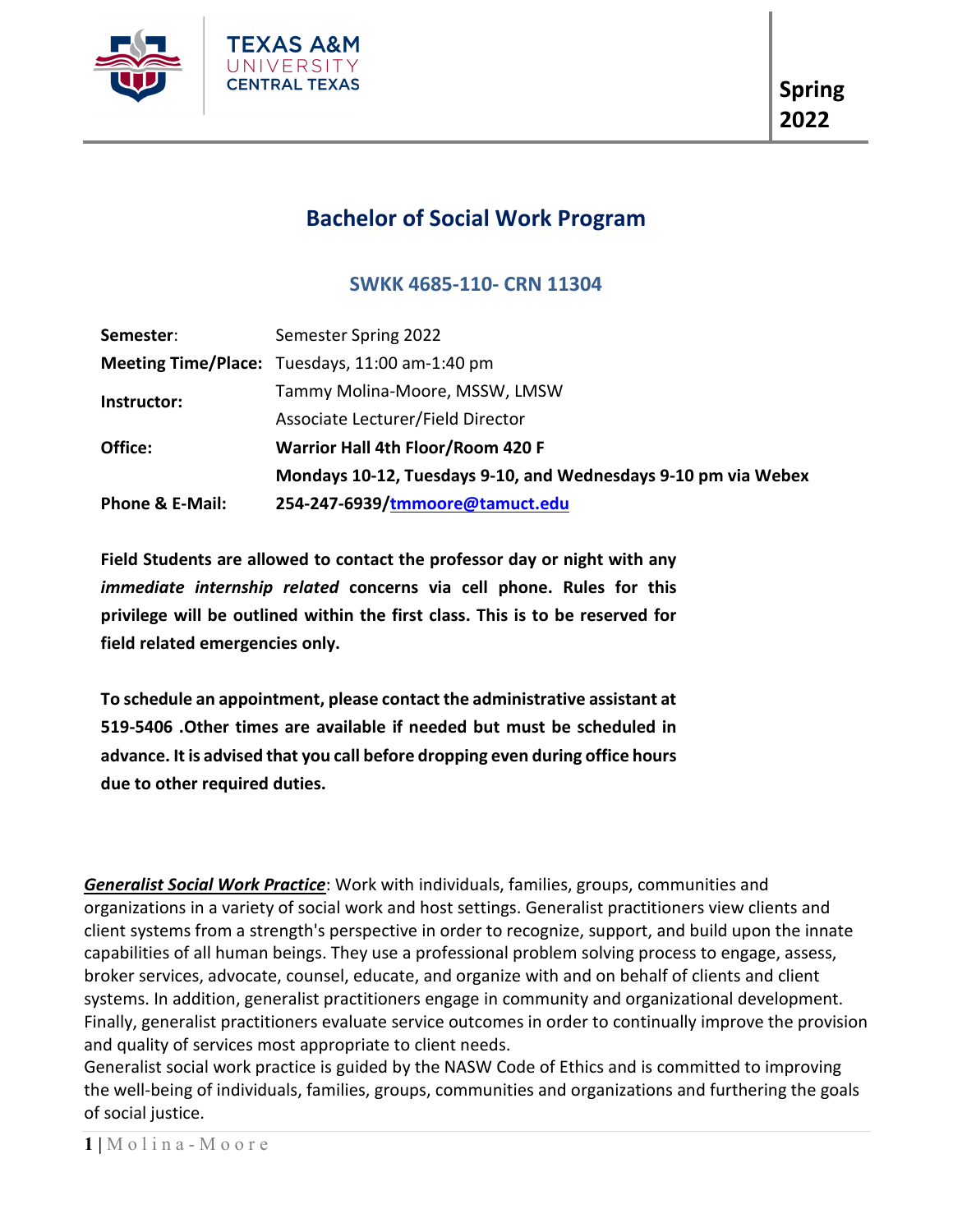

#### *UNIVERSITY RESOURCES, PROCEDURES, AND GUIDELINES*

#### Emergency Warning System for Texas A&M University-Central Texas

**SAFEZONE.** SafeZone provides a public safety application that gives you the ability to call for help with the push of a button. It also provides Texas A&M University-Central Texas the ability to communicate emergency information quickly via push notifications, email, and text messages. All students automatically receive email and text messages via their myCT accounts.

Downloading SafeZone allows access to push notifications and enables you to connect directly for help through the app.

You can download SafeZone from the app store and use your myCT credentials to log in. If you would like more information, you can visit the [SafeZone](http://www.safezoneapp.com/) website [www.safezoneapp.com].

To register SafeZone on your phone, please follow these 3 easy steps*:*

- 1. Download the SafeZone App from your phone store using the link below:
	- o [iPhone/iPad:](https://apps.apple.com/app/safezone/id533054756) [https://apps.apple.com/app/safezone/id533054756]
	- o [Android Phone / Tablet](https://play.google.com/store/apps/details?id=com.criticalarc.safezoneapp)
		- [https://play.google.com/store/apps/details?id=com.criticalarc.safezoneapp]
- 2. Launch the app and enter your myCT email address (e.g. {name}@tamuct.edu)
- 3. Complete your profile and accept the terms of service

#### **COURSE OUTLINE AND CALENDAR**

#### **Important University Dates**

*https://www.tamuct.edu/registrar/academic-calendar.html]*

#### **TECHNOLOGY REQUIREMENTS AND SUPPORT**

#### **Technology Requirements**

This course will use the A&M-Central Texas Instructure Canvas learning management system. **We strongly recommend the latest versions of Chrome or Firefox browsers. Canvas no longer supports any version of Internet Explorer.**

Logon to A&M-Central Texas Canvas [https://tamuct.instructure.com/] or access Canvas through the TAMUCT Online link in myCT [https://tamuct.onecampus.com/]. You will log in through our Microsoft portal.

Username: Your MyCT email address. Password: Your MyCT password

#### **Canvas Support**

Use the Canvas Help link, located at the bottom of the left-hand menu, for issues with Canvas. You can select "Chat with Canvas Support," submit a support request through "Report a Problem," or call the Canvas support line: 1-844-757-0953.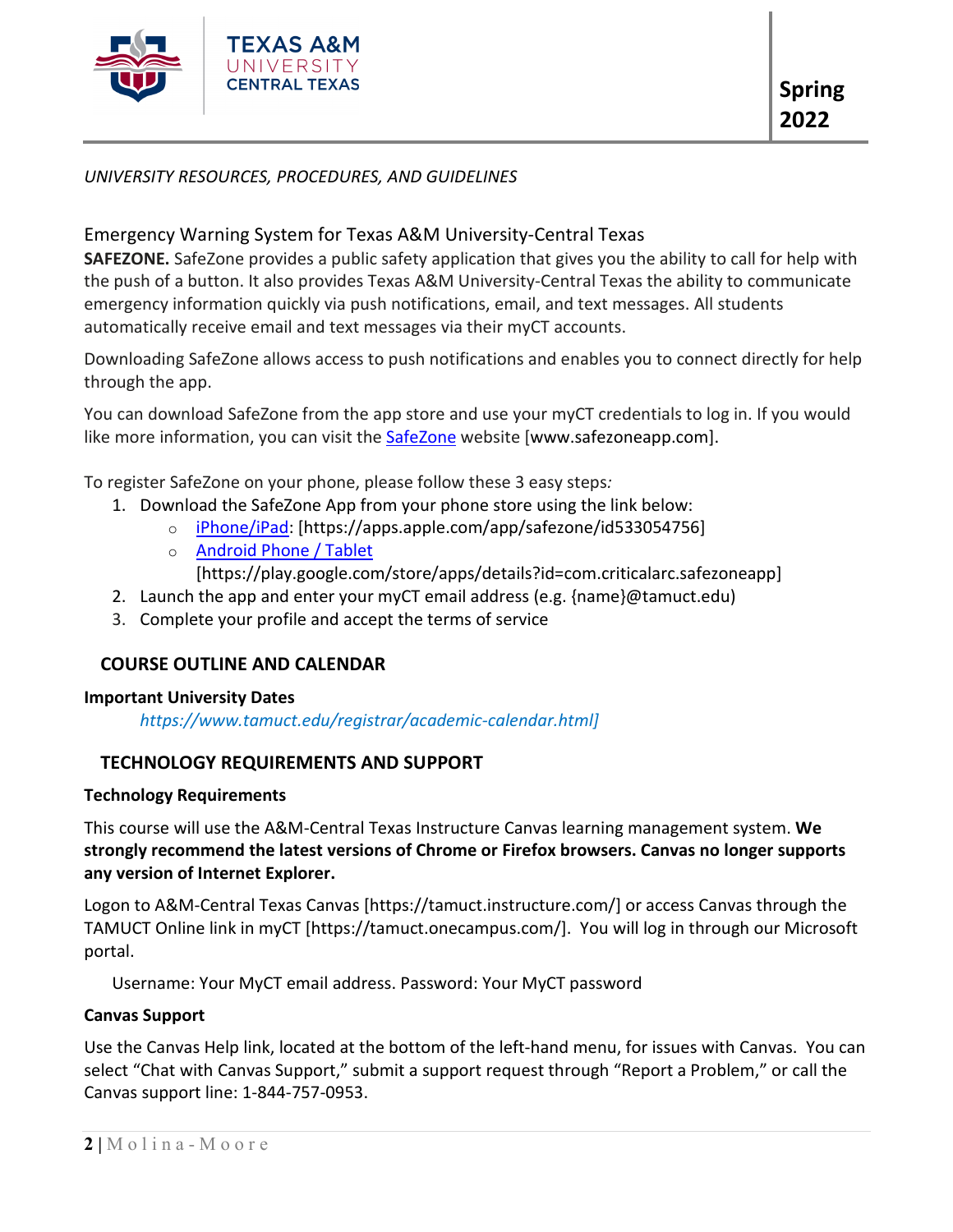

For issues related to course content and requirements, contact your instructor.

#### **Online Proctored Testing**

A&M-Central Texas uses Proctorio for online identity verification and proctored testing. This service is provided at no direct cost to students. If the course requires identity verification or proctored testing, the technology requirements are: Any computer meeting the minimum computing requirements, plus web camera, speaker, and microphone (or headset). Proctorio also requires the Chrome web browser with their custom plug in.

#### **Other Technology Support**

For log-in problems, students should contact Help Desk Central, 24 hours a day, 7 days a week

Email: [helpdesk@tamu.edu](mailto:helpdesk@tamu.edu) Phone: (254) 519-5466 [Web Chat:](http://hdc.tamu.edu/) [http://hdc.tamu.edu] *Please let the support technician know you are an A&M-Central Texas student.*

#### *UNIVERSITY RESOURCES, PROCEDURES, AND GUIDELINES*

#### **Drop Policy**

If you discover that you need to drop this class, you must complete the [Drop Request](https://dynamicforms.ngwebsolutions.com/casAuthentication.ashx?InstID=eaed95b9-f2be-45f3-a37d-46928168bc10&targetUrl=https%3A%2F%2Fdynamicforms.ngwebsolutions.com%2FSubmit%2FForm%2FStart%2F53b8369e-0502-4f36-be43-f02a4202f612) Dynamic Form through Warrior Web.

[https://dynamicforms.ngwebsolutions.com/casAuthentication.ashx?InstID=eaed95b9-f2be-45f3-a37d-46928168bc10&targetUrl=https%3A%2F%2Fdynamicforms.ngwebsolutions.com%2FSubmit%2FForm %2FStart%2F53b8369e-0502-4f36-be43-f02a4202f612].

Faculty cannot drop students; this is always the responsibility of the student. The Registrar's Office will provide a deadline on the Academic Calendar for which the form must be completed. Once you submit the completed form to the Registrar's Office, you must go into Warrior Web and confirm that you are no longer enrolled. If you still show as enrolled, FOLLOW-UP with the Registrar's Office immediately. You are to attend class until the procedure is complete to avoid penalty for absence. Should you miss the drop deadline or fail to follow the procedure, you will receive an F in the course, which may affect your financial aid and/or VA educational benefits.

### **Academic Integrity**

Texas A&M University-Central Texas values the integrity of the academic enterprise and strives for the highest standards of academic conduct. A&M-Central Texas expects its students, faculty, and staff to support the adherence to high standards of personal and scholarly conduct to preserve the honor and integrity of the creative community. Any deviation by students from this expectation may result in a failing grade for the assignment and potentially a failing grade for the course. All academic misconduct concerns will be referred to the Office of Student Conduct. When in doubt on collaboration, citation, or any issue, please contact your instructor before taking a course of action.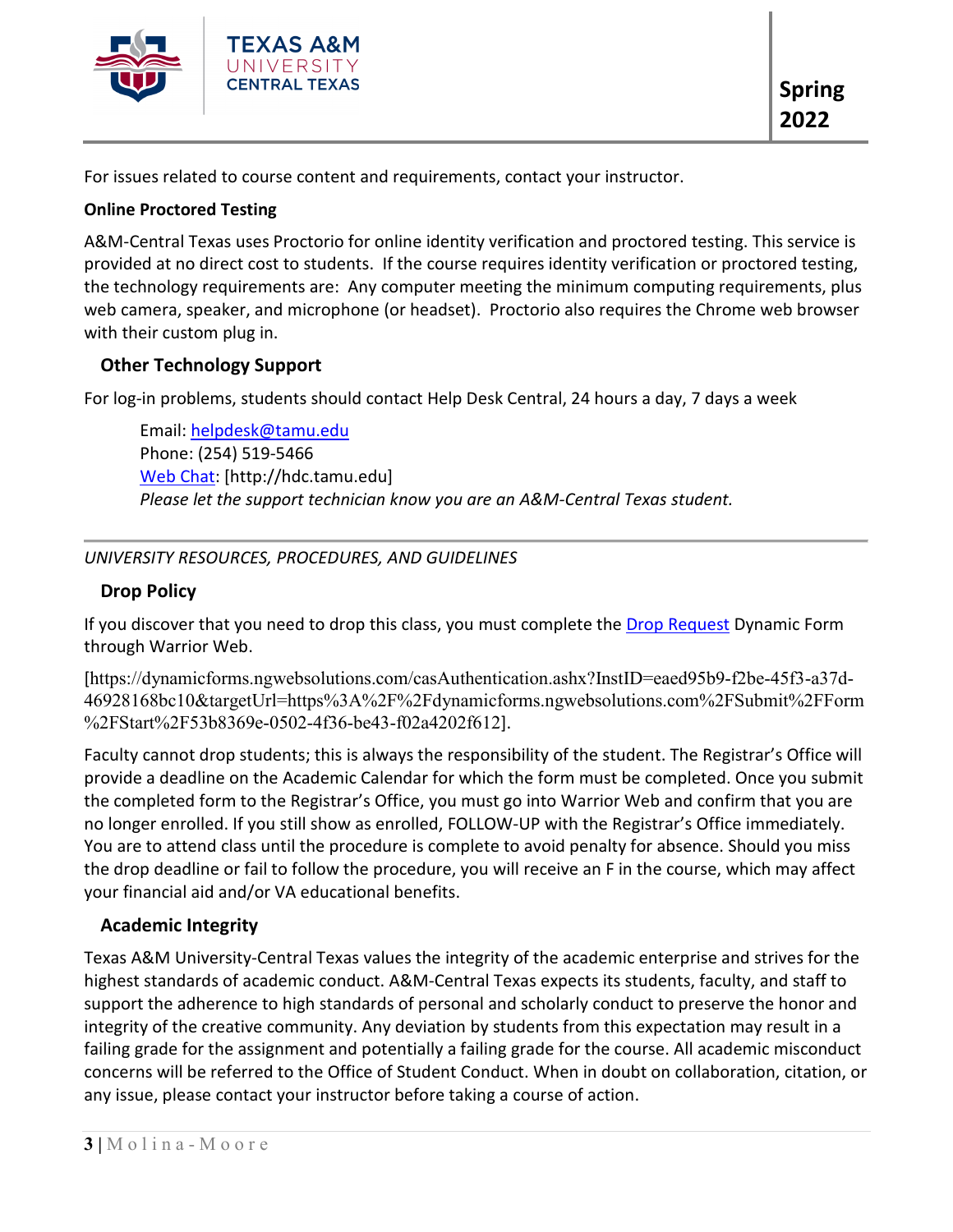

For more [information](https://nam04.safelinks.protection.outlook.com/?url=https%3A%2F%2Fwww.tamuct.edu%2Fstudent-affairs%2Fstudent-conduct.html&data=04%7C01%7Clisa.bunkowski%40tamuct.edu%7Ccfb6e486f24745f53e1a08d910055cb2%7C9eed4e3000f744849ff193ad8005acec%7C0%7C0%7C637558437485252160%7CUnknown%7CTWFpbGZsb3d8eyJWIjoiMC4wLjAwMDAiLCJQIjoiV2luMzIiLCJBTiI6Ik1haWwiLCJXVCI6Mn0%3D%7C1000&sdata=yjftDEVHvLX%2FhM%2FcFU0B99krV1RgEWR%2BJ%2BhvtoR6TYk%3D&reserved=0) regarding the Student Conduct process, [https://www.tamuct.edu/studentaffairs/student-conduct.html].

If you know of potential honor violations by other students, you may [submit](https://nam04.safelinks.protection.outlook.com/?url=https%3A%2F%2Fcm.maxient.com%2Freportingform.php%3FTAMUCentralTexas%26layout_id%3D0&data=04%7C01%7Clisa.bunkowski%40tamuct.edu%7Ccfb6e486f24745f53e1a08d910055cb2%7C9eed4e3000f744849ff193ad8005acec%7C0%7C0%7C637558437485262157%7CUnknown%7CTWFpbGZsb3d8eyJWIjoiMC4wLjAwMDAiLCJQIjoiV2luMzIiLCJBTiI6Ik1haWwiLCJXVCI6Mn0%3D%7C1000&sdata=CXGkOa6uPDPX1IMZ87z3aZDq2n91xfHKu4MMS43Ejjk%3D&reserved=0) a report, [https://cm.maxient.com/reportingform.php?TAMUCentralTexas&layout\_id=0].

#### **Academic Accommodations**

At Texas A&M University-Central Texas, we value an inclusive learning environment where every student has an equal chance to succeed and has the right to a barrier-free education. The Warrior Center for Student Success, Equity and Inclusion is responsible for ensuring that students with a disability receive equal access to the university's programs, services and activities. If you believe you have a disability requiring reasonable accommodations, please contact the Office of Access and Inclusion, WH-212; or call (254) 501-5836. Any information you provide is private and confidential and will be treated as such.

For more information, please visit our [Access & Inclusion](https://tamuct.instructure.com/courses/717) Canvas page (log-in required) [https://tamuct.instructure.com/courses/717]

### **Important information for Pregnant and/or Parenting Students**

Texas A&M University-Central Texas supports students who are pregnant and/or parenting. In accordance with requirements of Title IX and related guidance from US Department of Education's Office of Civil Rights, the Dean of Student Affairs' Office can assist students who are pregnant and/or parenting in seeking accommodations related to pregnancy and/or parenting. Students should seek out assistance as early in the pregnancy as possible. For more information, please visit [Student Affairs](https://www.tamuct.edu/student-affairs/pregnant-and-parenting-students.html) [https://www.tamuct.edu/student-affairs/pregnant-and-parenting-students.html]. Students may also contact the institution's Title IX Coordinator. If you would like to read more about these [requirements](http://www2.ed.gov/about/offices/list/ocr/docs/pregnancy.pdf)  [and guidelines](http://www2.ed.gov/about/offices/list/ocr/docs/pregnancy.pdf) online, please visit the website

[http://www2.ed.gov/about/offices/list/ocr/docs/pregnancy.pdf].

Title IX of the Education Amendments Act of 1972 prohibits discrimination on the basis of sex and gender–including pregnancy, parenting, and all related conditions. A&M-Central Texas is able to provide flexible and individualized reasonable accommodation to pregnant and parenting students. All pregnant and parenting students should contact the Associate Dean in the Division of Student Affairs at (254) 501-5909 to seek out assistance. Students may also contact the University's Title IX Coordinator.

#### **Tutoring**

Tutoring is available to all A&M-Central Texas students, both virtually and in-person. Student success coaching is available online upon request.

If you have a question, are interested in becoming a tutor, or in need of success coaching contact the Warrior Center for Student Success, Equity and Inclusion at (254) 501-5836, visit the Warrior Center at 212 Warrior Hall, or by emailing [WarriorCenter@tamuct.edu.](mailto:WarriorCenter@tamuct.edu)

To schedule tutoring sessions and view tutor availability, please visit Tutor [Matching](https://nam04.safelinks.protection.outlook.com/?url=http%3A%2F%2Fwww.tutormatchingservices.com%2FTAMUCT&data=04%7C01%7Clisa.bunkowski%40tamuct.edu%7C886784139069461670c308d9aa01f55e%7C9eed4e3000f744849ff193ad8005acec%7C0%7C0%7C637727747643427346%7CUnknown%7CTWFpbGZsb3d8eyJWIjoiMC4wLjAwMDAiLCJQIjoiV2luMzIiLCJBTiI6Ik1haWwiLCJXVCI6Mn0%3D%7C3000&sdata=D%2F8HN2bUT1lLPfs5qSqKYlwh8a7pZVy7isM2gppluQE%3D&reserved=0) [Services](https://nam04.safelinks.protection.outlook.com/?url=http%3A%2F%2Fwww.tutormatchingservices.com%2FTAMUCT&data=04%7C01%7Clisa.bunkowski%40tamuct.edu%7C886784139069461670c308d9aa01f55e%7C9eed4e3000f744849ff193ad8005acec%7C0%7C0%7C637727747643427346%7CUnknown%7CTWFpbGZsb3d8eyJWIjoiMC4wLjAwMDAiLCJQIjoiV2luMzIiLCJBTiI6Ik1haWwiLCJXVCI6Mn0%3D%7C3000&sdata=D%2F8HN2bUT1lLPfs5qSqKYlwh8a7pZVy7isM2gppluQE%3D&reserved=0) [https://tutormatchingservice.com/TAMUCT] or visit the Tutoring Center in 111 Warrior Hall.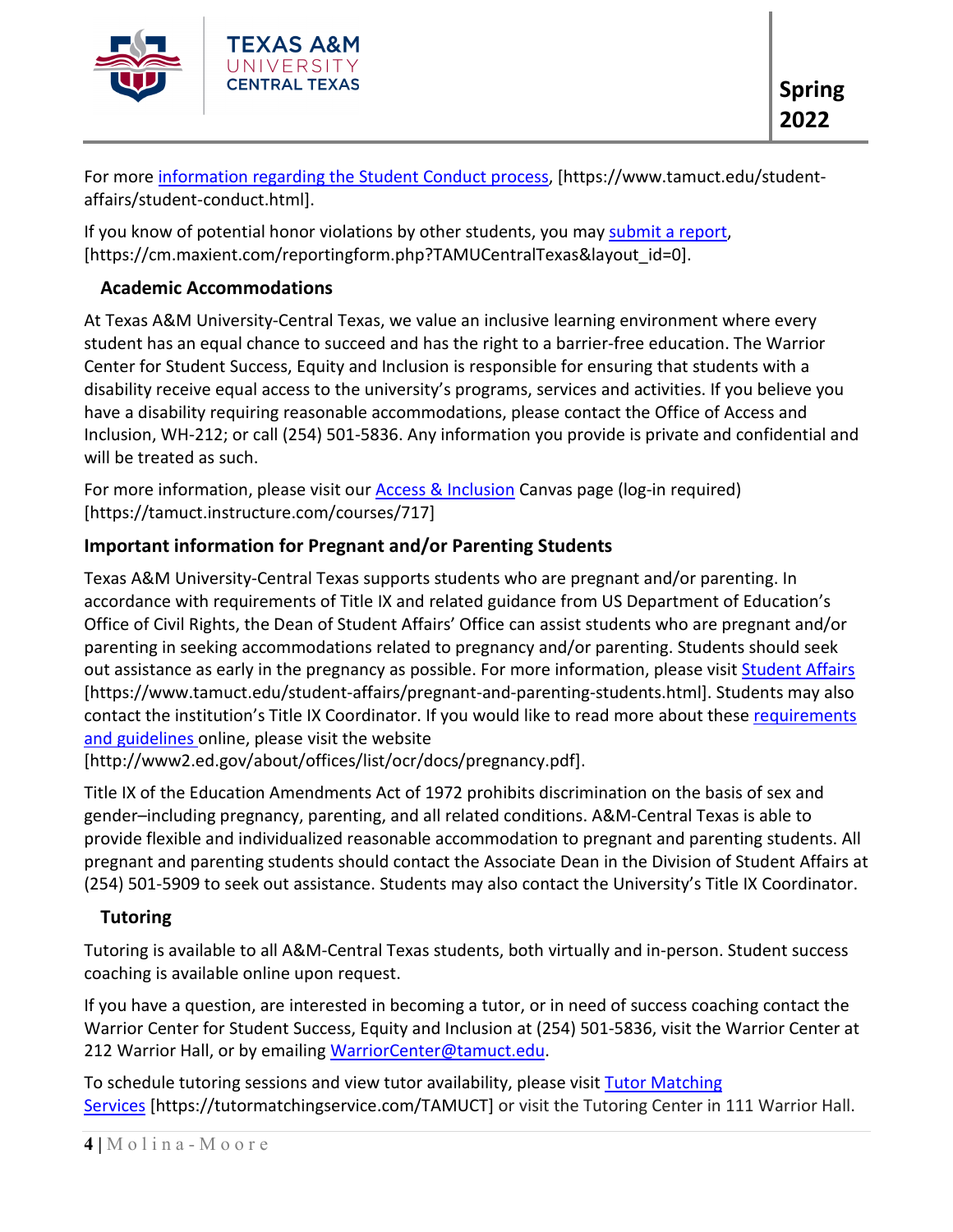

Chat live with a remote tutor 24/7 for almost any subject from on your computer! Tutor.com is an online tutoring platform that enables A&M-Central Texas students to log in and receive online tutoring support at no additional cost. This tool provides tutoring in over 40 subject areas except writing support. Access Tutor.com through Canvas.

#### **University Writing Center**

University Writing Center: Located in Warrior Hall 416, the University Writing Center (UWC) at Texas A&M University–Central Texas (A&M–Central Texas) is a free service open to all A&M–Central Texas students. For the Spring 2022 semester, the hours of operation are from 10:00 a.m.-5:00 p.m. Monday thru Thursday in Warrior Hall 416 (with online tutoring available every hour as well) with satellite hours available online only Monday thru Thursday from 6:00-9:00 p.m. and Saturday 12:00-3:00 p.m.

Tutors are prepared to help writers of all levels and abilities at any stage of the writing process. While tutors will not write, edit, or grade papers, they will assist students in developing more effective composing practices. By providing a practice audience for students' ideas and writing, our tutors highlight the ways in which they read and interpret students' texts, offering guidance and support throughout the various stages of the writing process. In addition, students may work independently in the UWC by checking out a laptop that runs the Microsoft Office suite and connects to WIFI, or by consulting our resources on writing, including all of the relevant style guides. Whether you need help brainstorming ideas, organizing an essay, proofreading, understanding proper citation practices, or just want a quiet place to work, the UWC is here to help!

Students may arrange a one-to-one session with a trained and experienced writing tutor by making an appointment via [WCOnline](https://tamuct.mywconline.com/) [https://tamuct.mywconline.com/]. In addition, you can email Dr. Bruce Bowles Jr. at bruce.bowles@tamuct.edu if you have any questions about the UWC, need any assistance with scheduling, or would like to schedule a recurring appointment with your favorite tutor by making an appointment via [WCOnline](https://tamuct.mywconline.com/) [https://tamuct.mywconline.com/]. In addition, you can email Dr. Bruce Bowles Jr. at bruce.bowles@tamuct.edu if you have any questions about the UWC, need any assistance with scheduling, or would like to schedule a recurring appointment with your favorite tutor.

### **University Library**

The University Library provides many services in support of research across campus and at a distance. We offer over 200 electronic databases containing approximately 400,000 eBooks and 82,000 journals, in addition to the 96,000 items in our print collection, which can be mailed to students who live more than 50 miles from campus. Research guides for each subject taught at A&M-Central Texas are available through our website to help students navigate these resources. On campus, the library offers technology including cameras, laptops, microphones, webcams, and digital sound recorders.

Research assistance from a librarian is also available 24 hours a day through our online chat service, and at the reference desk when the library is open. Research sessions can be scheduled for more comprehensive assistance, and may take place virtually through WebEx, Microsoft Teams or in-person at the library. Schedule an [appointment](https://nam04.safelinks.protection.outlook.com/?url=https%3A%2F%2Ftamuct.libcal.com%2Fappointments%2F%3Fg%3D6956&data=04%7C01%7Clisa.bunkowski%40tamuct.edu%7Cde2c07d9f5804f09518008d9ab7ba6ff%7C9eed4e3000f744849ff193ad8005acec%7C0%7C0%7C637729369835011558%7CUnknown%7CTWFpbGZsb3d8eyJWIjoiMC4wLjAwMDAiLCJQIjoiV2luMzIiLCJBTiI6Ik1haWwiLCJXVCI6Mn0%3D%7C3000&sdata=KhtjgRSAw9aq%2FoBsB6wyu8b7PSuGN5EGPypzr3Ty2No%3D&reserved=0)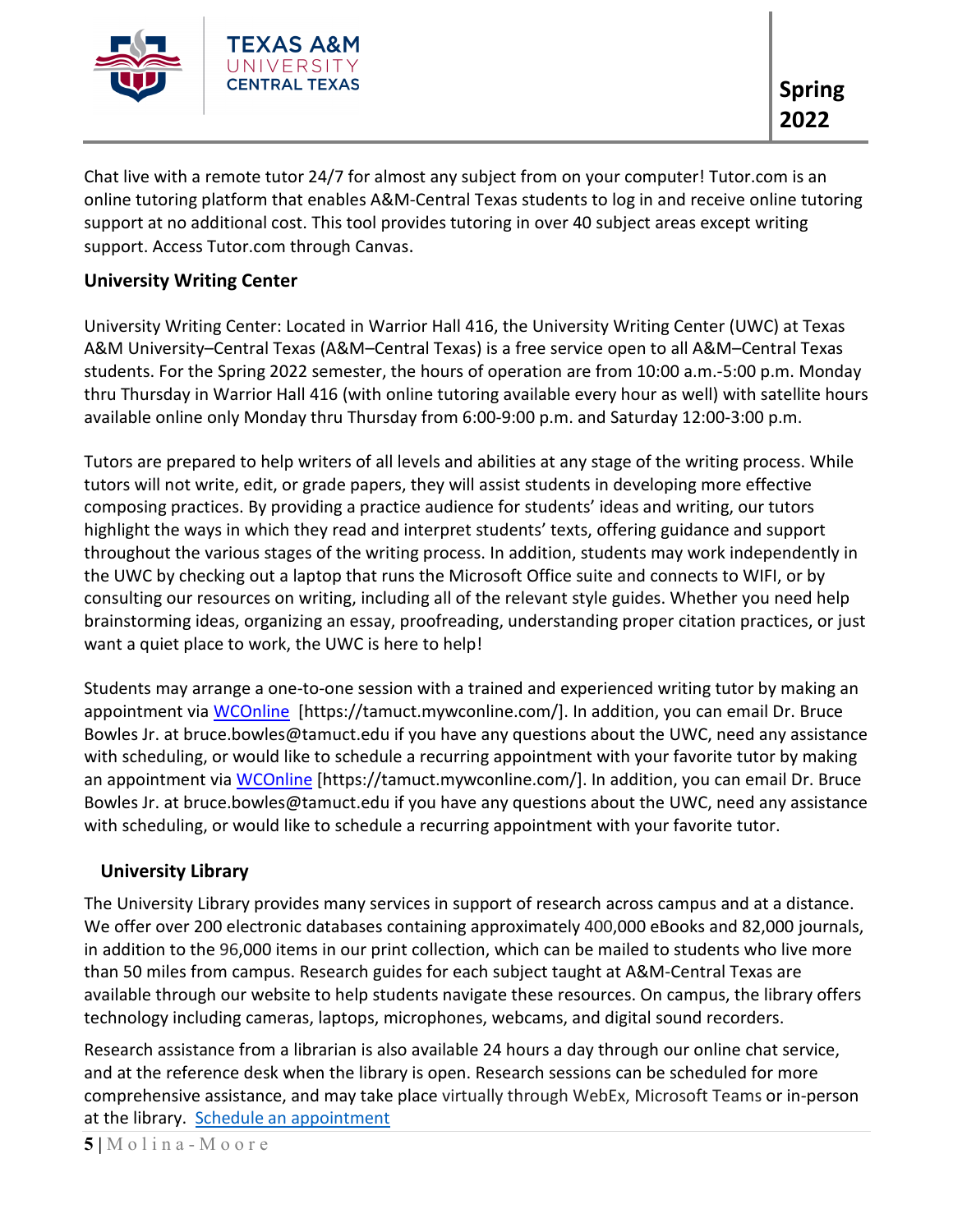

[here](https://nam04.safelinks.protection.outlook.com/?url=https%3A%2F%2Ftamuct.libcal.com%2Fappointments%2F%3Fg%3D6956&data=04%7C01%7Clisa.bunkowski%40tamuct.edu%7Cde2c07d9f5804f09518008d9ab7ba6ff%7C9eed4e3000f744849ff193ad8005acec%7C0%7C0%7C637729369835011558%7CUnknown%7CTWFpbGZsb3d8eyJWIjoiMC4wLjAwMDAiLCJQIjoiV2luMzIiLCJBTiI6Ik1haWwiLCJXVCI6Mn0%3D%7C3000&sdata=KhtjgRSAw9aq%2FoBsB6wyu8b7PSuGN5EGPypzr3Ty2No%3D&reserved=0) [https://tamuct.libcal.com/appointments/?g=6956]. Assistance may cover many topics, including how to find articles in peer-reviewed journals, how to cite resources, and how to piece together research for written assignments.

Our 27,000-square-foot facility on the A&M-Central Texas main campus includes student lounges, private study rooms, group work spaces, computer labs, family areas suitable for all ages, and many other features. Services such as interlibrary loan, TexShare, binding, and laminating are available. The library frequently offers workshops, tours, readings, and other events. For more information, please visit our Library [website](https://nam04.safelinks.protection.outlook.com/?url=https%3A%2F%2Ftamuct.libguides.com%2Findex&data=04%7C01%7Clisa.bunkowski%40tamuct.edu%7C7d8489e8839a4915335f08d916f067f2%7C9eed4e3000f744849ff193ad8005acec%7C0%7C0%7C637566044056484222%7CUnknown%7CTWFpbGZsb3d8eyJWIjoiMC4wLjAwMDAiLCJQIjoiV2luMzIiLCJBTiI6Ik1haWwiLCJXVCI6Mn0%3D%7C1000&sdata=2R755V6rcIyedGrd4Os5rkgn1PvhHKU3kUV1vBKiHFo%3D&reserved=0)

[http://tamuct.libguides.com/index].

#### **A Note about Sexual Violence at A&M-Central Texas**

Sexual violence is a serious safety, social justice, and public health issue. The university offers support for anyone struggling with these issues. University faculty are mandated reporters, so if someone discloses that they were sexually assaulted (or a victim of Domestic/Dating Violence or Stalking) while a student at TAMUCT, faculty members are required to inform the Title IX Office. If you want to discuss any of these issues confidentially, you can do so through Student Counseling (254-501-5955) located on the second floor of Warrior Hall (207L).

Sexual violence can occur on our campus because predators often feel emboldened, and victims often feel silenced or shamed. It is incumbent on ALL of us to find ways to actively create environments that tell predators we don't agree with their behaviors and tell survivors we will support them. Your actions matter. Don't be a bystander; be an agent of change. For additional information on campus policy and resources visit the [Title IX webpage](https://www.tamuct.edu/departments/compliance/titleix.php) [https://www.tamuct.edu/departments/compliance/titleix.php].

#### **Behavioral Intervention**

Texas A&M University-Central Texas cares about the safety, health, and well-being of its students, faculty, staff, and community. If you are aware of individuals for whom you have a concern, please make a referral to the Behavioral Intervention Team. Referring your concern shows you care. You can complete th[e referral](https://cm.maxient.com/reportingform.php?TAMUCentralTexas&layout_id=2) online

[https://cm.maxient.com/reportingform.php?TAMUCentralTexas&layout\_id=2].

Anonymous referrals are accepted. Please see the [Behavioral Intervention Team](https://www.tamuct.edu/student-affairs/bat.html) website for more information [https://www.tamuct.edu/student-affairs/bat.html]. If a person's behavior poses an imminent threat to you or another, contact 911 or A&M-Central Texas University Police at 254-501- 5805.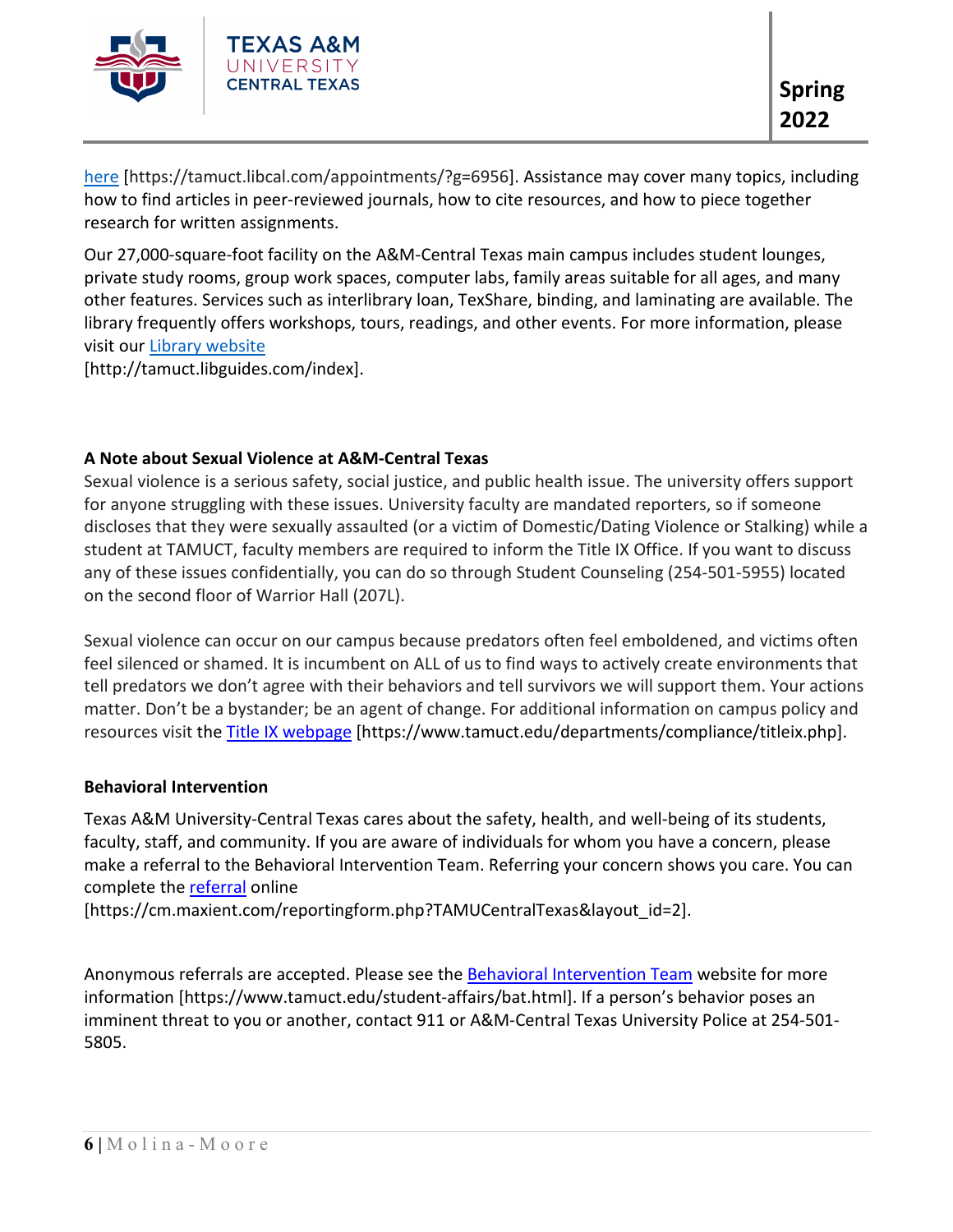

#### **Copyright Notice.**

Students should assume that all course material is copyrighted by the respective author(s). Reproduction of course material is prohibited without consent by the author and/or course instructor. Violation of copyright is against the law and Texas A&M University-Central Texas' Code of Academic Honesty. All alleged violations will be reported to the Office of Student Conduct.

#### **Program Framework**

The Social Work Program curriculum is rooted in a framework established by the Council on Social Work Education (CSWE). Specifically, the program endeavors to develop social workers who promote human and community well-being by being able to demonstrate the following 9 core competencies upon graduation:

**Competency 1:** Demonstrate Ethical and Professional Behavior

**Competency 2:** Engage Diversity and Difference in Practice

**Competency 3:** Advance Human Rights and Social, Economic, and Environmental Justice

**Competency 4:** Engage In Practice-informed Research and Research-informed Practice

**Competency 5:** Engage in Policy Practice

**Competency 6:** Engage with Individuals, Families, Groups, Organizations, and Communities

**Competency 7:** Assess Individuals, Families, Groups, Organizations, and Communities

**Competency 8:** Intervene with Individuals, Families, Groups, Organizations, and Communities

**Competency 9:** Evaluate Practice with Individuals, Families, Groups, Organizations, and **Communities** 

Each core competency has specific, measurable practice behaviors that help students and their professors determine if the competency has been achieved. The complete list of practice behaviors can be found at the by reviewing the student handbook.

#### **Course Objectives & Related CSWE Practice Behaviors**

This course provides content that helps to prepare you, the generalist social work student, to engage in all practice behaviors that define the 9 CSWE Core Competencies as outlined below:

**Council on Social Work Education (CSWE) 9 Core Competencies and 31 Practice Behaviors**

### **Competency 1: Demonstrate Ethical and Professional Behavior**

Social workers understand the value base of the profession and its ethical standards, as well as relevant laws and regulations that may impact practice at the micro, mezzo, and macro levels. Social workers understand frameworks of ethical decision-making and how to apply principles of critical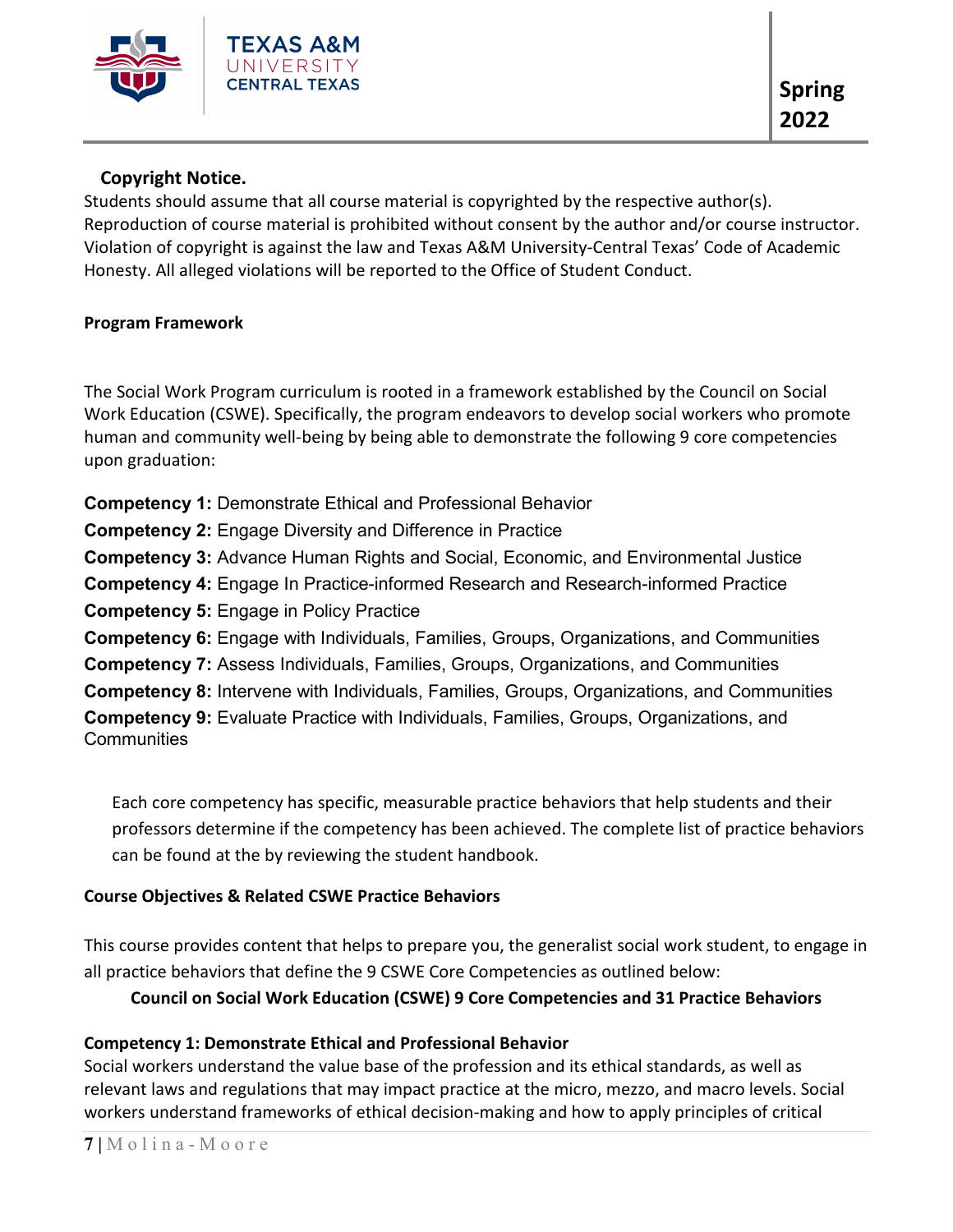

thinking to those frameworks in practice, research, and policy arenas. Social workers recognize personal values and the distinction between personal and professional values. They also understand how their personal experiences and affective reactions influence their professional judgment and behavior. Social workers understand the profession's history, its mission, and the roles and responsibilities of the profession. Social Workers also understand the role of other professions when engaged in inter-professional teams. Social workers recognize the importance of life-long learning and are committed to continually updating their skills to ensure they are relevant and effective. Social workers also understand emerging forms of technology and the ethical use of technology in social work practice. Social workers:

- make ethical decisions by applying the standards of the NASW Code of Ethics, relevant laws and regulations, models for ethical decision-making, ethical conduct of research, and additional codes of ethics as appropriate to context;
- use reflection and self-regulation to manage personal values and maintain professionalism in practice situations;
- demonstrate professional demeanor in behavior; appearance; and oral, written, and electronic communication;
- use technology ethically and appropriately to facilitate practice outcomes; and
- use supervision and consultation to guide professional judgment and behavior.

### **Competency 2: Engage Diversity and Difference in Practice**

Social workers understand how diversity and difference characterize and shape the human experience and are critical to the formation of identity. The dimensions of diversity are understood as the intersectionality of multiple factors including but not limited to age, class, color, culture, disability and ability, ethnicity, gender, gender identity and expression, immigration status, marital status, political ideology, race, religion/spirituality, sex, sexual orientation, and tribal sovereign status. Social workers understand that, as a consequence of difference, a person's life experiences may include oppression, poverty, marginalization, and alienation as well as privilege, power, and acclaim. Social workers also understand the forms and mechanisms of oppression and discrimination and recognize the extent to which a culture's structures and values, including social, economic, political, and cultural exclusions, may oppress, marginalize, alienate, or create privilege and power. Social workers:

- apply and communicate understanding of the importance of diversity and difference in shaping life experiences in practice at the micro, mezzo, and macro levels;
- present themselves as learners and engage clients and constituencies as experts of their own experiences; and
- apply self-awareness and self-regulation to manage the influence of personal biases and values in working with diverse clients and constituencies.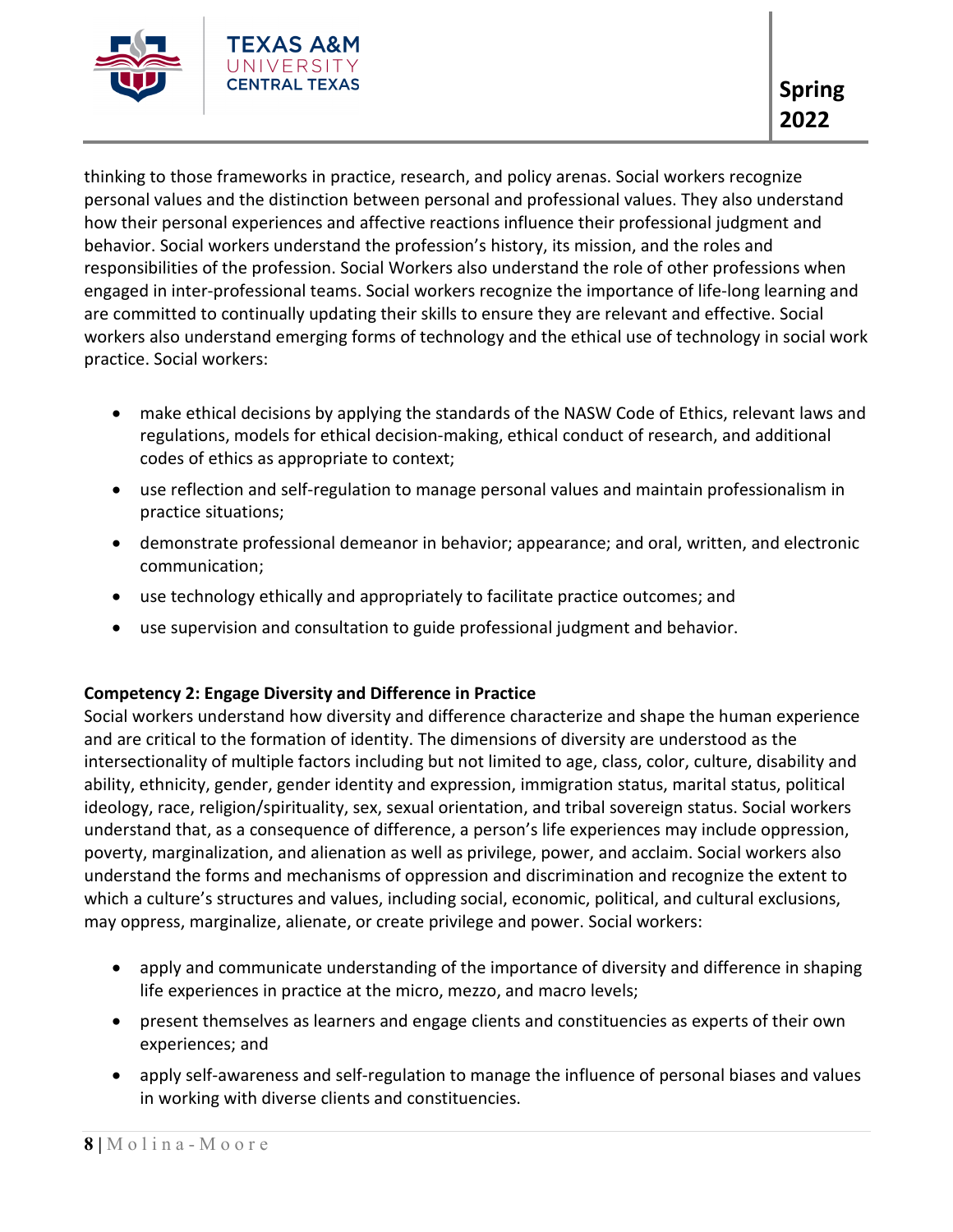

#### **Competency 3: Advance Human Rights and Social, Economic, and Environmental Justice**

Social workers understand that every person regardless of position in society has fundamental human rights such as freedom, safety, privacy, an adequate standard of living, health care, and education. Social workers understand the global interconnections of oppression and human rights violations, and are knowledgeable about theories of human need and social justice and strategies to promote social and economic justice and human rights. Social workers understand strategies designed to eliminate oppressive structural barriers to ensure that social goods, rights, and responsibilities are distributed equitably and that civil, political, environmental, economic, social, and cultural human rights are protected. Social workers:

- apply their understanding of social, economic, and environmental justice to advocate for human rights at the individual and system levels; and
- engage in practices that advance social, economic, and environmental justice.

#### **Competency 4: Engage In Practice-informed Research and Research-informed Practice**

Social workers understand quantitative and qualitative research methods and their respective roles in advancing a science of social work and in evaluating their practice. Social workers know the principles of logic, scientific inquiry, and culturally informed and ethical approaches to building knowledge. Social workers understand that evidence that informs practice derives from multi-disciplinary sources and multiple ways of knowing. They also understand the processes for translating research findings into effective practice. Social workers:

- use practice experience and theory to inform scientific inquiry and research;
- apply critical thinking to engage in analysis of quantitative and qualitative research methods and research findings; and
- use and translate research evidence to inform and improve practice, policy, and service delivery.

#### **Competency 5: Engage in Policy Practice**

Social workers understand that human rights and social justice, as well as social welfare and services, are mediated by policy and its implementation at the federal, state, and local levels. Social workers understand the history and current structures of social policies and services, the role of policy in service delivery, and the role of practice in policy development. Social workers understand their role in policy development and implementation within their practice settings at the micro, mezzo, and macro levels and they actively engage in policy practice to effect change within those settings. Social workers recognize and understand the historical, social, cultural, economic, organizational, environmental, and global influences that affect social policy. They are also knowledgeable about policy formulation, analysis, implementation, and evaluation. Social workers: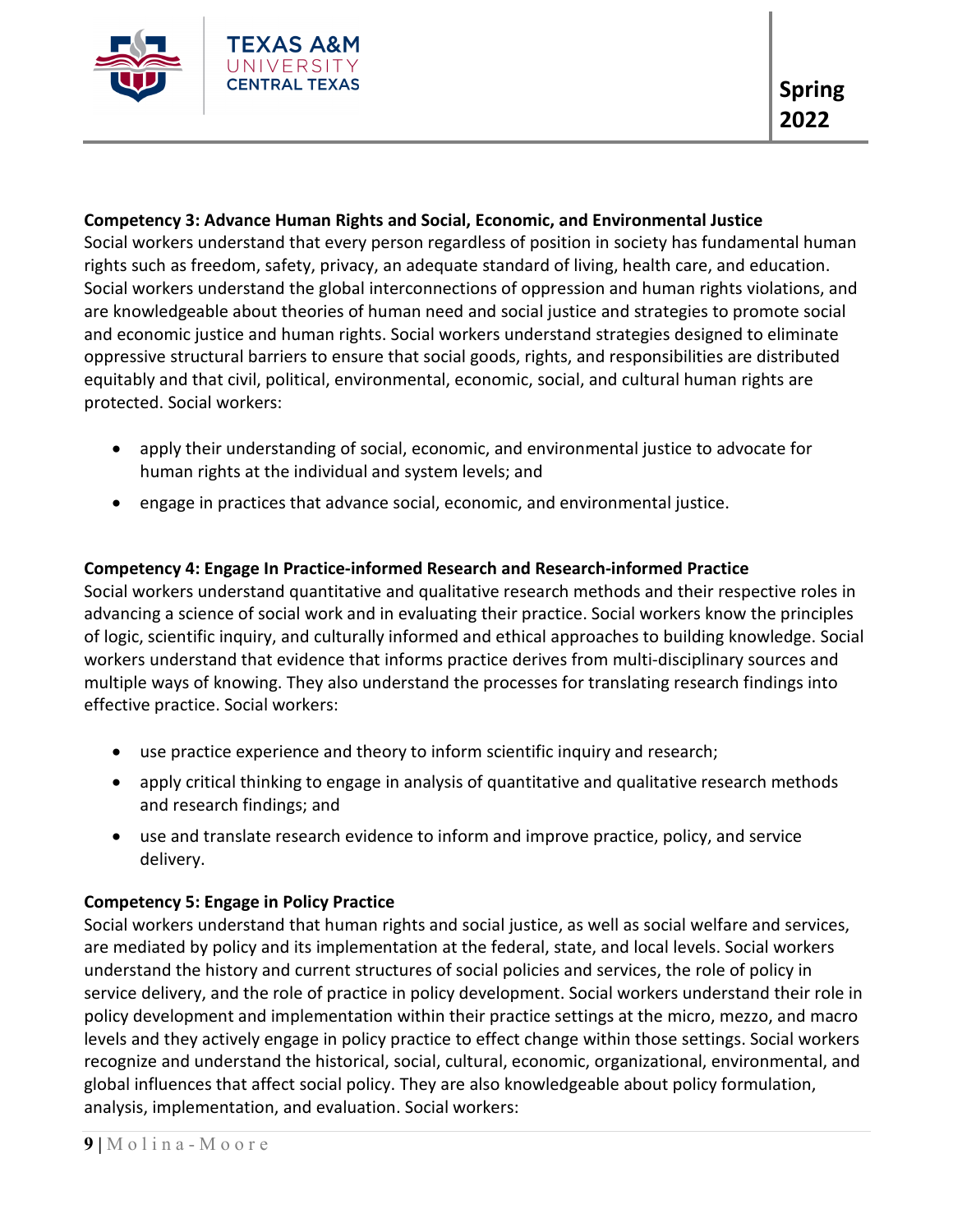

- Identify social policy at the local, state, and federal level that impacts well-being, service delivery, and access to social services;
- assess how social welfare and economic policies impact the delivery of and access to social services;
- apply critical thinking to analyze, formulate, and advocate for policies that advance human rights and social, economic, and environmental justice.

#### **Competency 6: Engage with Individuals, Families, Groups, Organizations, and Communities**

Social workers understand that engagement is an ongoing component of the dynamic and interactive process of social work practice with, and on behalf of, diverse individuals, families, groups, organizations, and communities. Social workers value the importance of human relationships. Social workers understand theories of human behavior and the social environment, and critically evaluate and apply this knowledge to facilitate engagement with clients and constituencies, including individuals, families, groups, organizations, and communities. Social workers understand strategies to engage diverse clients and constituencies to advance practice effectiveness. Social workers understand how their personal experiences and affective reactions may impact their ability to effectively engage with diverse clients and constituencies. Social workers value principles of relationship-building and inter-professional collaboration to facilitate engagement with clients, constituencies, and other professionals as appropriate. Social workers:

- apply knowledge of human behavior and the social environment, person-in-environment, and other multidisciplinary theoretical frameworks to engage with clients and constituencies; and
- use empathy, reflection, and interpersonal skills to effectively engage diverse clients and constituencies.

#### **Competency 7: Assess Individuals, Families, Groups, Organizations, and Communities**

Social workers understand that assessment is an ongoing component of the dynamic and interactive process of social work practice with, and on behalf of, diverse individuals, families, groups, organizations, and communities. Social workers understand theories of human behavior and the social environment, and critically evaluate and apply this knowledge in the assessment of diverse clients and constituencies, including individuals, families, groups, organizations, and communities. Social workers understand methods of assessment with diverse clients and constituencies to advance practice effectiveness. Social workers recognize the implications of the larger practice context in the assessment process and value the importance of inter-professional collaboration in this process. Social workers understand how their personal experiences and affective reactions may affect their assessment and decision-making. Social workers:

• collect and organize data, and apply critical thinking to interpret information from clients and constituencies;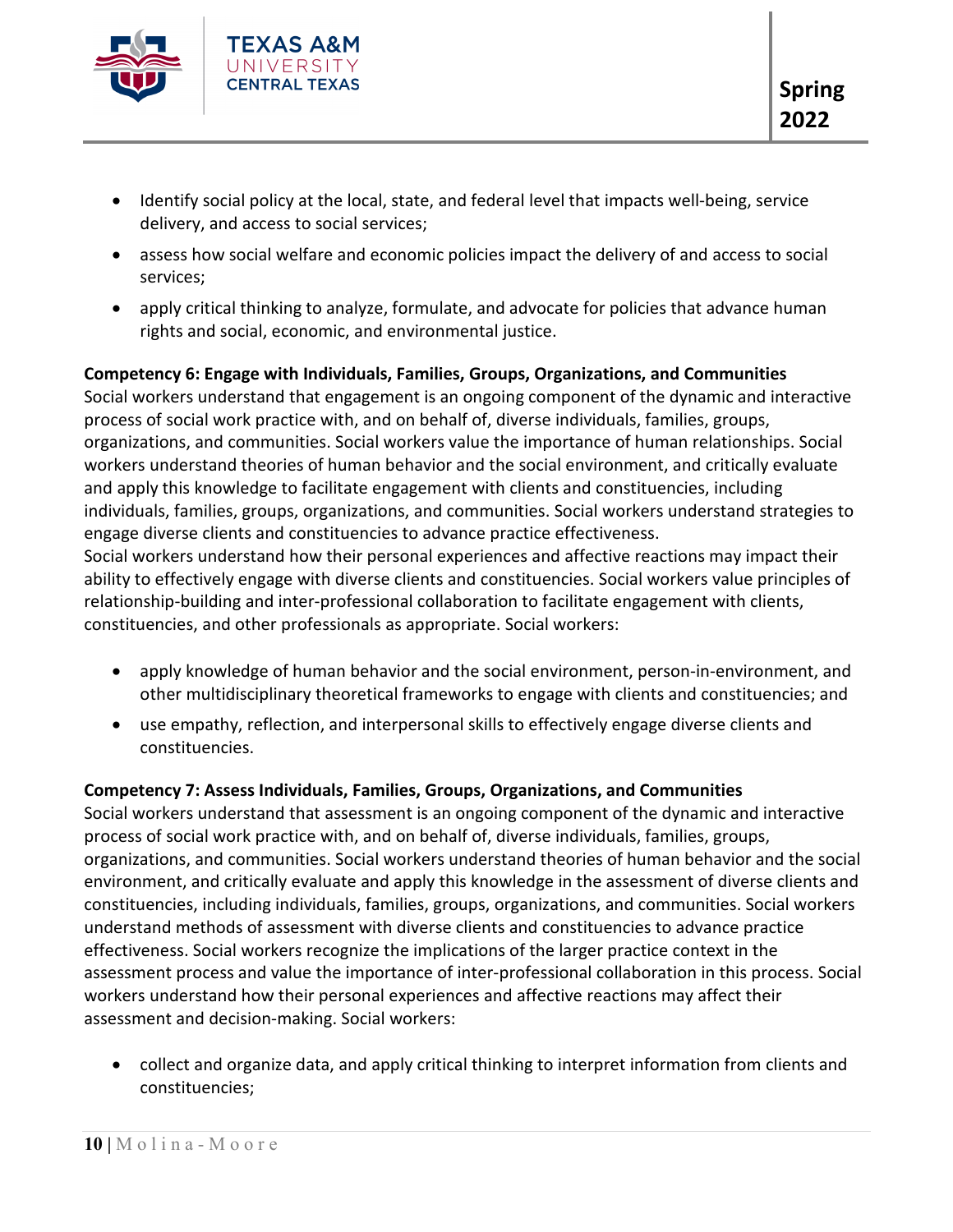

- apply knowledge of human behavior and the social environment, person-in-environment, and other multidisciplinary theoretical frameworks in the analysis of assessment data from clients and constituencies;
- develop mutually agreed-on intervention goals and objectives based on the critical assessment of strengths, needs, and challenges within clients and constituencies; and
- select appropriate intervention strategies based on the assessment, research knowledge, and values and preferences of clients and constituencies.

#### **Competency 8: Intervene with Individuals, Families, Groups, Organizations, and Communities**

Social workers understand that intervention is an ongoing component of the dynamic and interactive process of social work practice with, and on behalf of, diverse individuals, families, groups, organizations, and communities. Social workers are knowledgeable about evidence-informed interventions to achieve the goals of clients and constituencies, including individuals, families, groups, organizations, and communities. Social workers understand theories of human behavior and the social environment, and critically evaluate and apply this knowledge to effectively intervene with clients and constituencies. Social workers understand methods of identifying, analyzing and implementing evidence-informed interventions to achieve client and constituency goals. Social workers value the importance of inter-professional teamwork and communication in interventions, recognizing that beneficial outcomes may require interdisciplinary, inter-professional, and inter-organizational collaboration. Social workers:

- critically choose and implement interventions to achieve practice goals and enhance capacities of clients and constituencies;
- apply knowledge of human behavior and the social environment, person-in-environment, and other multidisciplinary theoretical frameworks in interventions with clients and constituencies;
- use inter-professional collaboration as appropriate to achieve beneficial practice outcomes;
- negotiate, mediate, and advocate with and on behalf of diverse clients and constituencies; and
- facilitate effective transitions and endings that advance mutually agreed-on goals.

**Competency 9: Evaluate Practice with Individuals, Families, Groups, Organizations, and Communities** Social workers understand that evaluation is an ongoing component of the dynamic and interactive process of social work practice with, and on behalf of, diverse individuals, families, groups, organizations and communities. Social workers recognize the importance of evaluating processes and outcomes to advance practice, policy, and service delivery effectiveness. Social workers understand theories of human behavior and the social environment, and critically evaluate and apply this knowledge in evaluating outcomes. Social workers understand qualitative and quantitative methods for evaluating outcomes and practice effectiveness. Social workers:

select and use appropriate methods for evaluation of outcomes;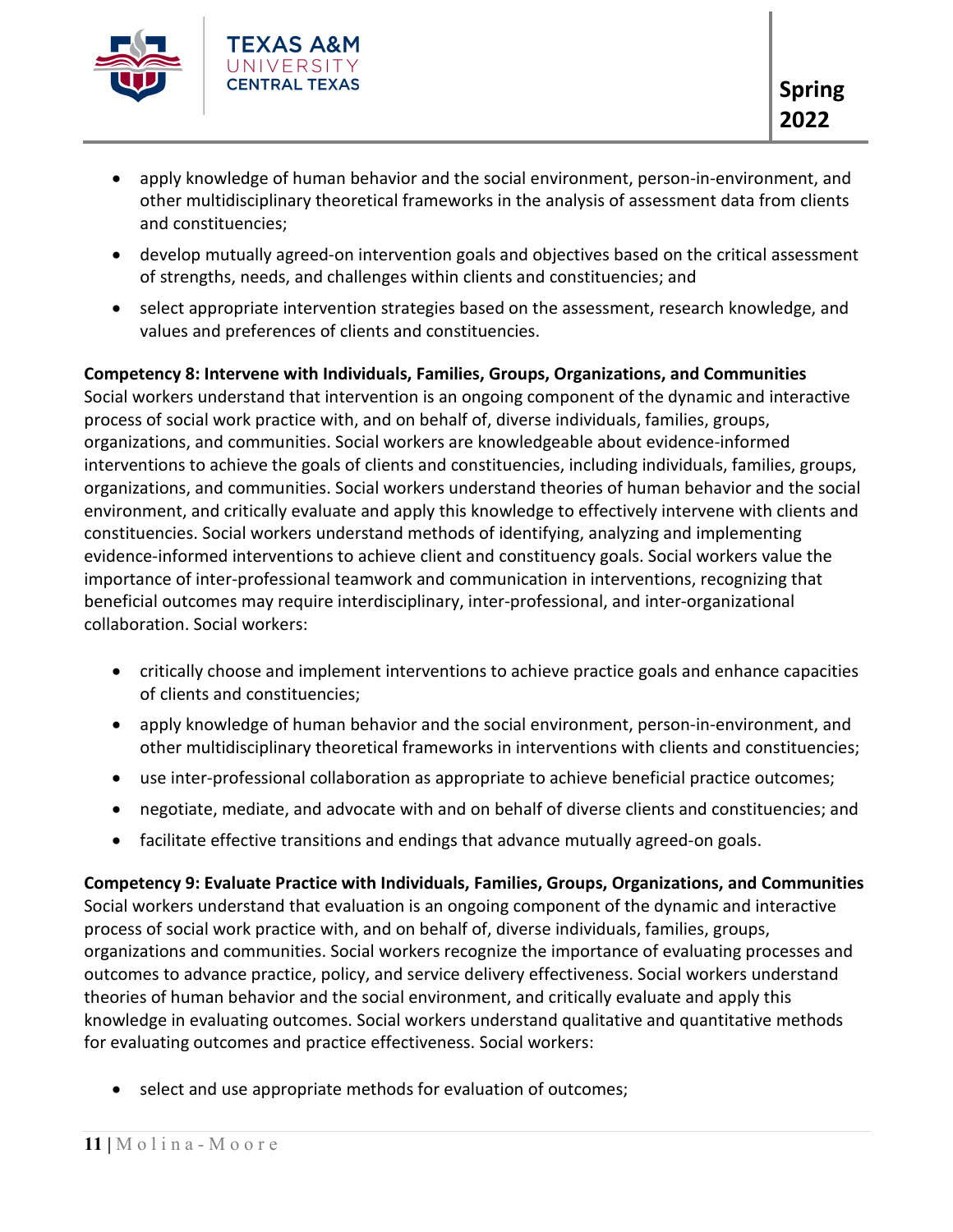

- apply knowledge of human behavior and the social environment, person-in-environment, and other multidisciplinary theoretical frameworks in the evaluation of outcomes;
- critically analyze, monitor, and evaluate intervention and program processes and outcomes; and
- apply evaluation findings to improve practice effectiveness at the micro, mezzo, and macro levels.

The objectives for this course, that support the CSWE related practice behaviors, are:

- 1. Demonstrate the ability to apply the scope of social work practice for a BSW as defined by the Texas State Health Services Board of Social Work Examiners. 2. Apply a working knowledge of community resources to formulate an individualized case plan to assist clients on all three levels of practice. 3. Demonstrate an ability to identify as a professional social worker and adopt a professional role and demeanor by assuming responsibility to meet agency and class work standards, by behaving appropriately toward clients and colleagues, and by adhering to the Social Work Code of Ethics and the field placement agency code of conduct. 4. Demonstrate effective communication skills by organizing information effectively in oral and written forms to fulfill class assignments and to complete documentation required by the field placement agency. 5. Demonstrate self-awareness in terms of knowledge of their own strengths and weaknesses, their reactions to authority, conflict, and stress, and demonstrate awareness and control of prejudices, biases, and stereotypes when working with people. 6. Demonstrate the knowledge and ability to practice with diverse client systems in order to conduct an assessment, develop an intervention plan that identifies objectives and appropriate interventions, work toward those objectives, and evaluate outcomes. 7. Demonstrate the ability to engage in research-informed practice within the agency, utilizing the "best practice" information available.
- 8. Apply knowledge acquired to demonstrate an understanding and application of behavioral and practice theories, and will continue to apply critical thinking skills in the assessment, intervention, and evaluation of work with clients and systems. This will include an application of their knowledge of human behavior and the social environment.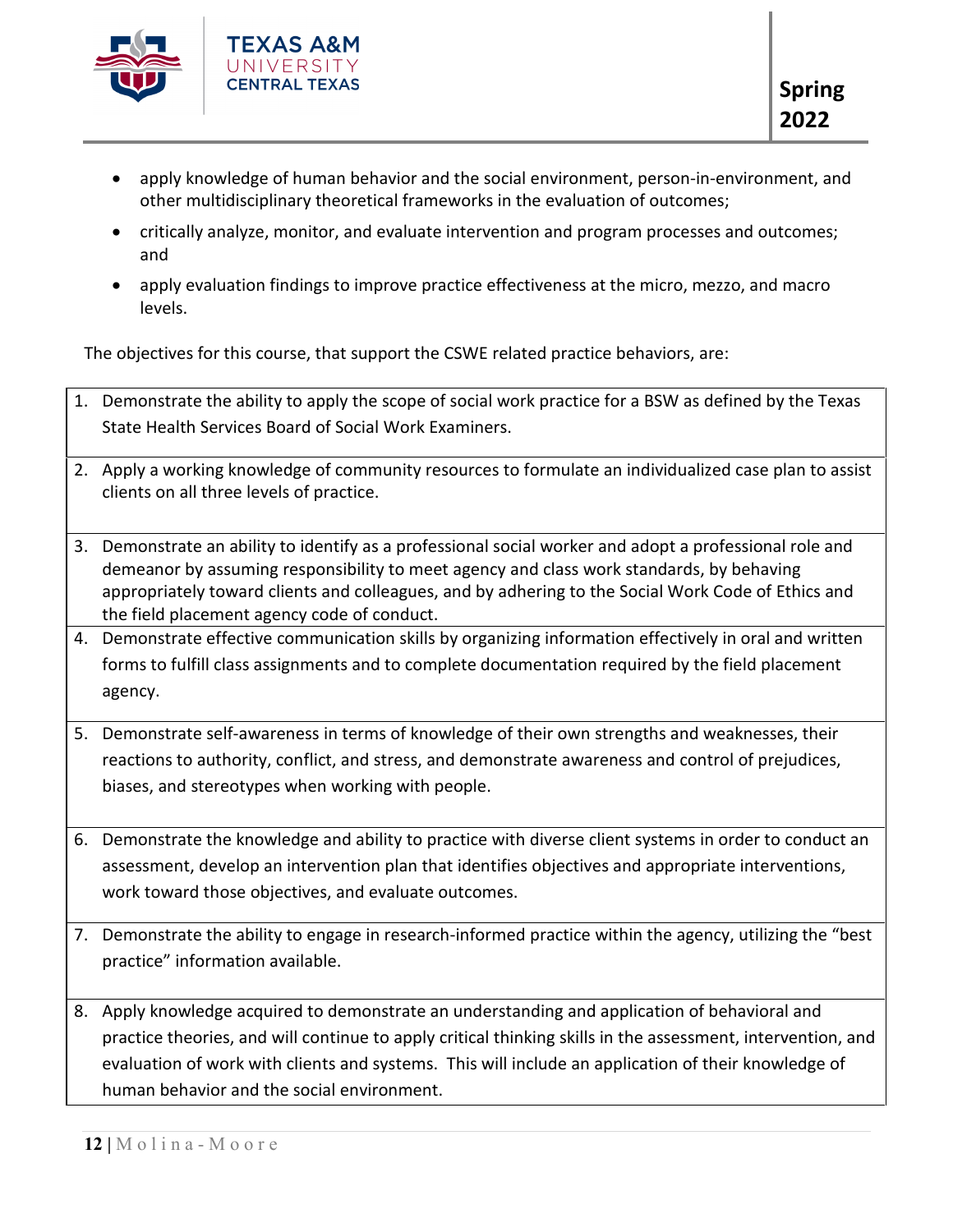



9. Understand and develop a respect for the positive value of diversity and global interconnections, with an awareness of the problems, issues, and strengths of all contexts of human diversity including but not limited to age, gender, sexual orientation, and socioeconomic status. Whenever possible, they will work to advance human rights and social, environmental and economic justice within the framework of field placement agency policy and guidelines.

The following table shows the relationship between: A) the course objectives, B) the CSWE related competency, and C) the assignments used to assess your ability to fulfill the objective related to the practice behavior:

| A. Objectives                                              | <b>B. CSWE Related</b>  | <b>C.</b> Course Assignments                  |
|------------------------------------------------------------|-------------------------|-----------------------------------------------|
| (By the completion of the course,                          | Competency              | (This is the assignment used to assess        |
| it is expected that you will be able                       | (This is the practice   | your ability to fulfill the objective related |
| $to$ )                                                     | behavior that objective | to the practice behavior)                     |
|                                                            | supports)               |                                               |
| 1. Demonstrate the ability to                              | 1.c                     | <b>Field Practicum</b><br>$\bullet$           |
| apply the scope of social                                  |                         | Field Evaluation of Students (FIRS)           |
| work practice for a BSW                                    |                         | Learning contract                             |
| as defined by the Texas                                    |                         |                                               |
| <b>State Health Services</b>                               |                         |                                               |
| <b>Board of Social Work</b>                                |                         |                                               |
| Examiners.                                                 |                         |                                               |
|                                                            |                         |                                               |
| 2. Apply a working                                         | 1a                      | <b>Field Practicum</b><br>$\bullet$           |
| knowledge of community                                     |                         | Field Evaluation of Students (FIRS)           |
| resources to formulate an                                  |                         | Learning contract                             |
| individualized case plan to<br>assist clients on all three |                         |                                               |
|                                                            |                         |                                               |
| levels of practice.<br>Demonstrate an ability to<br>3.     | 1a                      | <b>Field Practicum</b>                        |
| identify as a professional                                 |                         | $\bullet$                                     |
| social worker and adopt a                                  |                         | Field Evaluation of Students (FIRS)           |
| professional role and                                      |                         | Learning contract                             |
| demeanor by assuming                                       |                         | Course engagement                             |
| responsibility to meet                                     |                         |                                               |
| agency and class work                                      |                         |                                               |
| standards, by behaving                                     |                         |                                               |
| appropriately toward                                       |                         |                                               |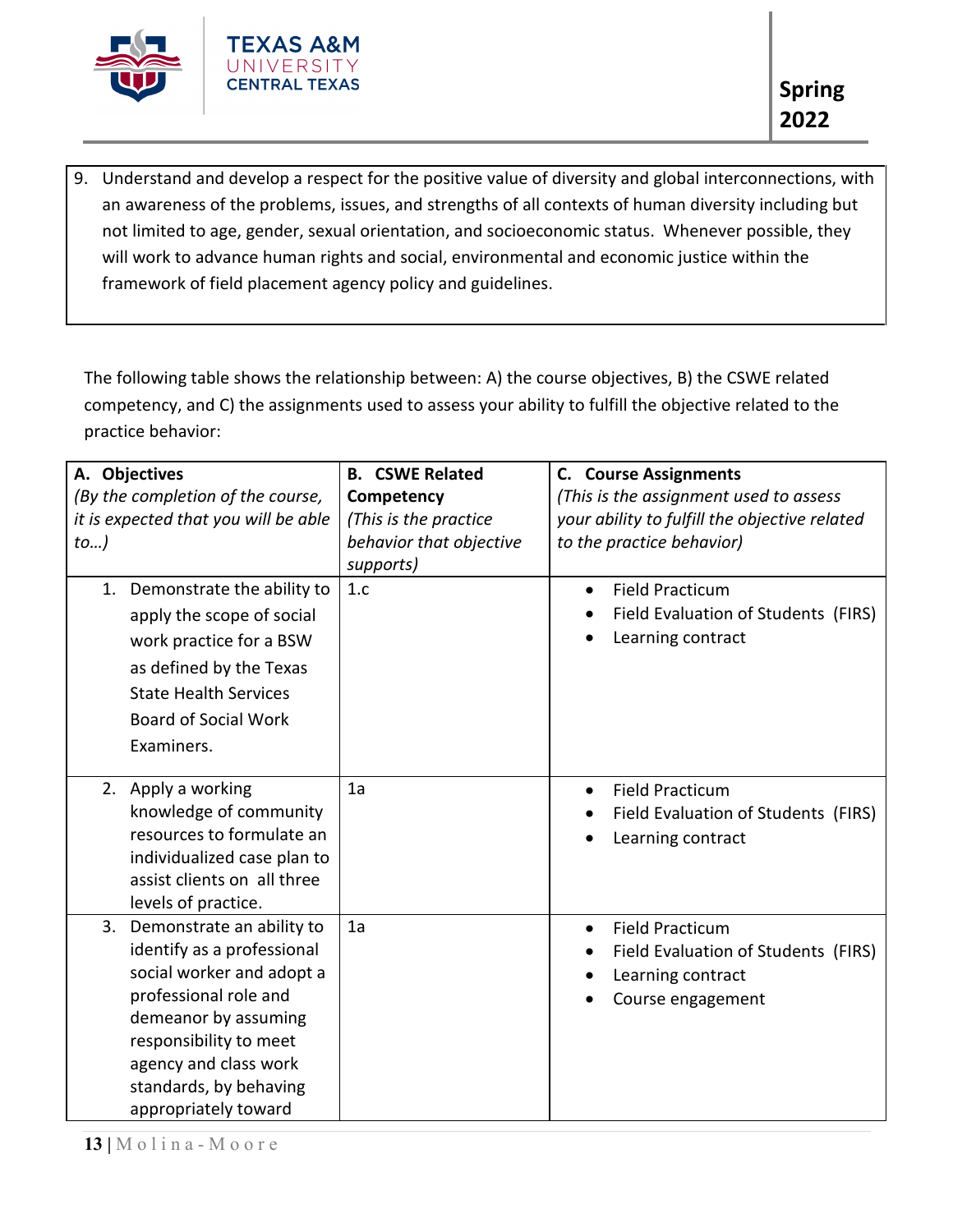



| clients and colleagues,<br>and by adhering to the<br>Social Work Code of Ethics<br>and the field placement<br>agency code of conduct.<br>4. Demonstrate effective<br>communication skills by<br>organizing information<br>effectively in oral and<br>written forms to fulfill<br>class assignments and to<br>complete documentation<br>required by the field<br>placement agency. | 1 <sub>c</sub>             | <b>Field Practicum</b><br>$\bullet$<br>Field Evaluation of Students (FIRS)<br>Learning contract<br>Course engagement                            |
|-----------------------------------------------------------------------------------------------------------------------------------------------------------------------------------------------------------------------------------------------------------------------------------------------------------------------------------------------------------------------------------|----------------------------|-------------------------------------------------------------------------------------------------------------------------------------------------|
| 5. Demonstrate self-<br>awareness in terms of<br>knowledge of their own<br>strengths and<br>weaknesses, their<br>reactions to authority,<br>conflict, and stress, and<br>demonstrate awareness<br>and control of prejudices,<br>biases, and stereotypes<br>when working with<br>people.                                                                                           | 2a<br>2 <sub>b</sub><br>2c | <b>Field Practicum</b><br>$\bullet$<br>Field Evaluation of Students (FIRS)<br>Learning contract<br>Awareness of self paper<br>Course engagement |
| 6. Demonstrate the<br>knowledge and ability to<br>practice with diverse<br>client systems in order to<br>conduct an assessment,<br>develop an intervention<br>plan that identifies<br>objectives and<br>appropriate interventions,                                                                                                                                                | 6a<br>6b<br>8d             | <b>Field Practicum</b><br>$\bullet$<br>Field Evaluation of Students (FIRS)<br>Learning contract<br>Course engagement                            |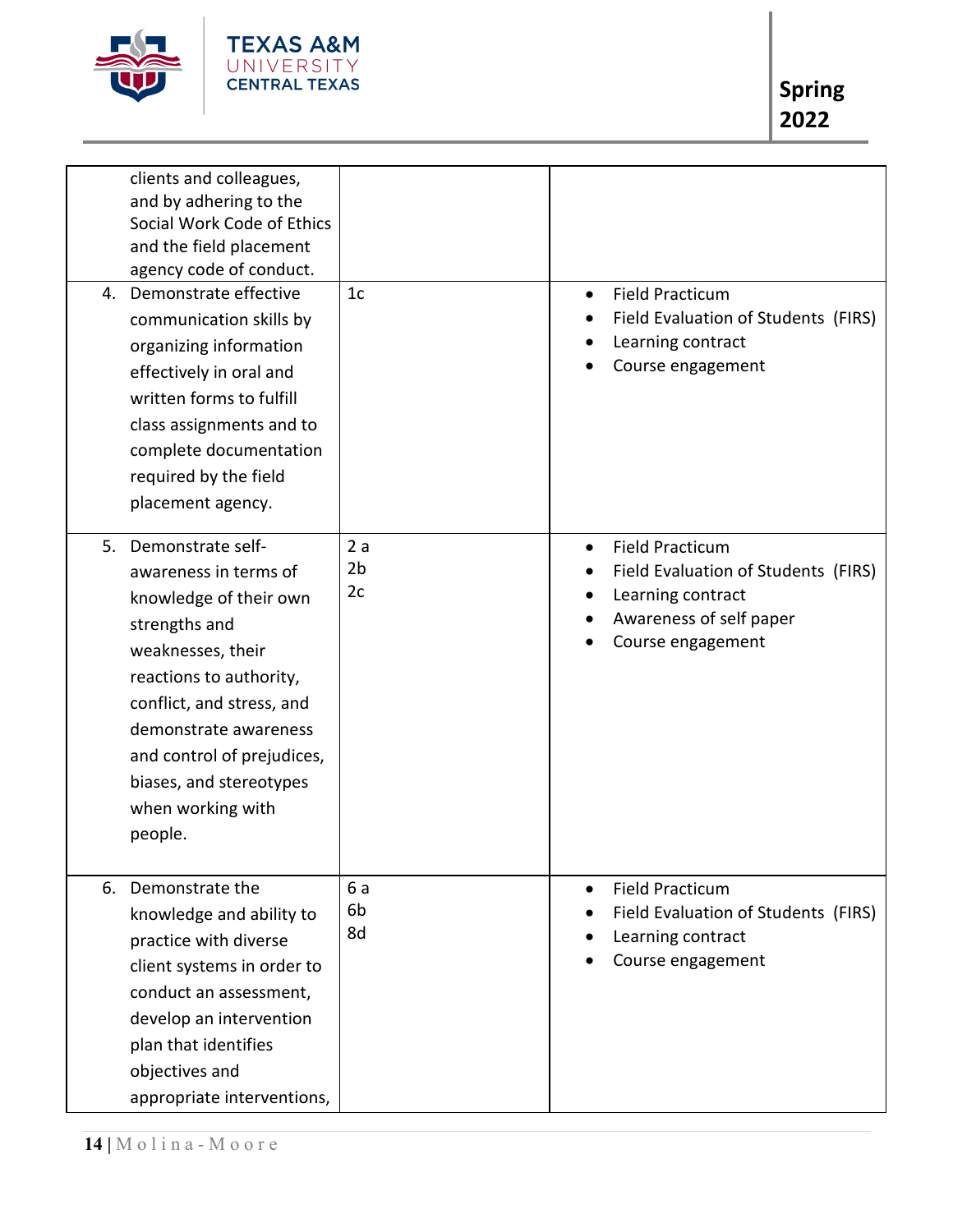

|    | work toward those<br>objectives, and evaluate<br>outcomes.                                                                                                                                                                                                                                                                                                                                         |                         |                                                                                                                      |  |
|----|----------------------------------------------------------------------------------------------------------------------------------------------------------------------------------------------------------------------------------------------------------------------------------------------------------------------------------------------------------------------------------------------------|-------------------------|----------------------------------------------------------------------------------------------------------------------|--|
|    | 7. Demonstrate the ability to<br>engage in research-<br>informed practice within<br>the agency, utilizing the<br>"best practice"<br>information available.                                                                                                                                                                                                                                         | 4a<br>4b                | <b>Field Practicum</b><br>$\bullet$<br>Field Evaluation of Students (FIRS)<br>Learning contract                      |  |
|    | 8. Apply knowledge acquired<br>to demonstrate an<br>understanding and<br>application of behavioral<br>and practice theories, and<br>will continue to apply<br>critical thinking skills in<br>the assessment,<br>intervention, and<br>evaluation of work with<br>clients and systems. This<br>will include an application<br>of their knowledge of<br>human behavior and the<br>social environment. | 7a<br>8b<br>9b, c and d | <b>Field Practicum</b><br>$\bullet$<br>Field Evaluation of Students (FIRS)<br>Learning contract<br>Course engagement |  |
| 9. | Understand and develop a<br>respect for the positive<br>value of diversity and<br>global interconnections,<br>with an awareness of the<br>problems, issues, and<br>strengths of all contexts of<br>human diversity including<br>but not limited to age,<br>gender, sexual                                                                                                                          | 5a<br>5b<br>5c          | <b>Field Practicum</b><br>Field Evaluation of Students (FIRS)<br>Learning contract<br>Course engagement              |  |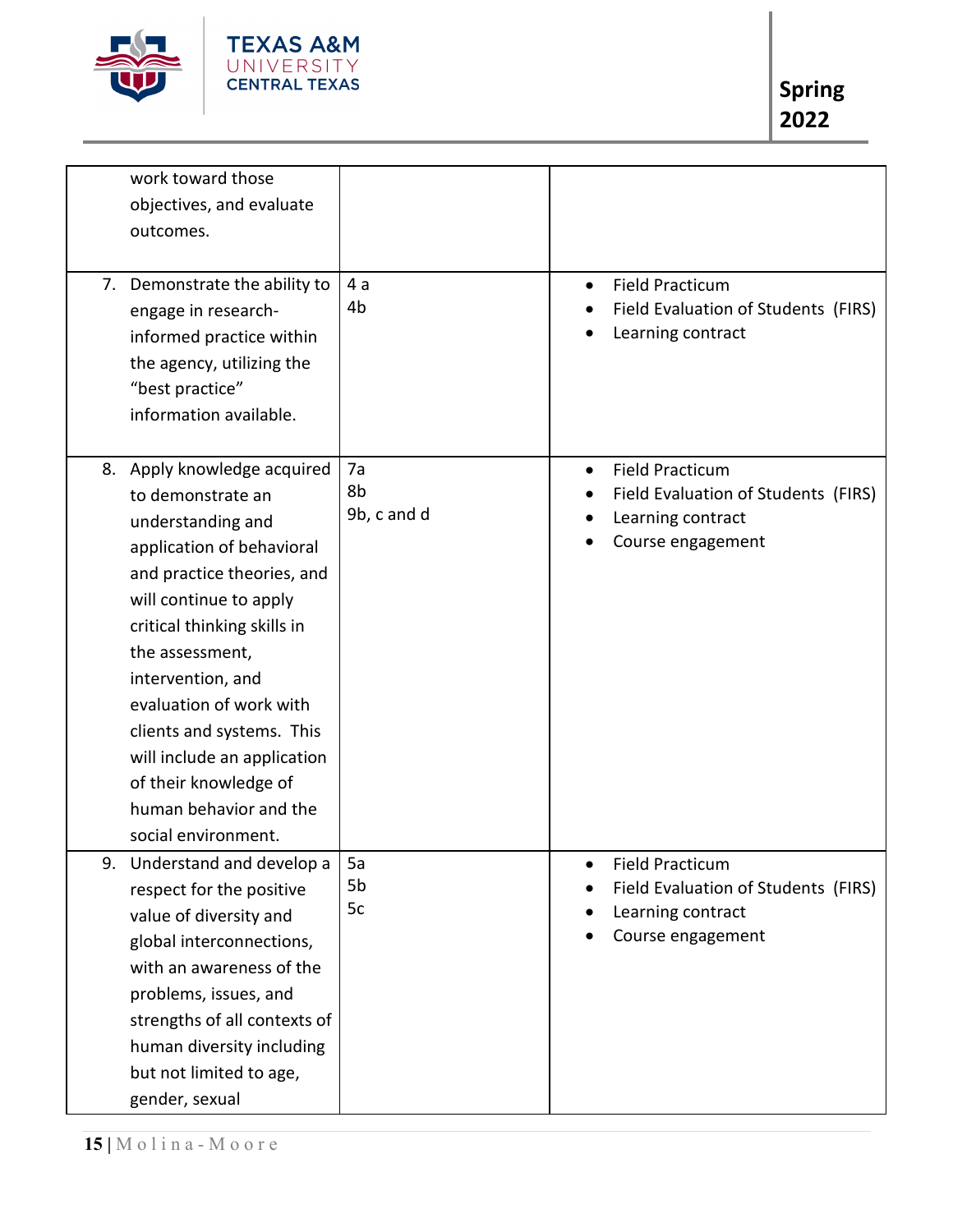

**Spring 2022**

| orientation, and         |  |  |
|--------------------------|--|--|
| socioeconomic status.    |  |  |
| Whenever possible, they  |  |  |
| will work to advance     |  |  |
| human rights and social, |  |  |
| environmental and        |  |  |
| economic justice within  |  |  |
| the framework of field   |  |  |
| placement agency policy  |  |  |
| and guidelines.          |  |  |
|                          |  |  |
|                          |  |  |

#### **Course Requirements:**

#### **Students are not required to purchase textbooks from the campus bookstore.**

**Textbook:** Rothman, J. C. (2013). *From the front lines: Student cases in social work ethics (4th ed.).*  Boston: Allyn & Bacon.

American Psychological Association. (2020). *Publication manual of the American Psychological Association* (7th ed.). Washington DC: American Psychological Association

#### **Suggested Reading:**

• NASW. (2019). Social work speaks: *National association of social workers policy statements 2018-2020* Washington DC: NASW

#### **Final Grades:**

#### **Final Grades:**

| <b>Field Practicum Assignments</b>      |            |     |
|-----------------------------------------|------------|-----|
| Learning Contract                       | 450 points |     |
| <b>Evaluation by Supervisor</b>         | 100 points | 9%  |
| <b>Field Seminar Assignments</b>        |            |     |
| <b>Awareness of Self Paper</b>          | 100 points | 18% |
| <b>Macro Intervention Annotated Bib</b> | 25 points  | 4%  |
| <b>Macro Intervention Presentation</b>  | 100 points | 9%  |
| <b>Oral Field Journals</b>              | 225 points | 12% |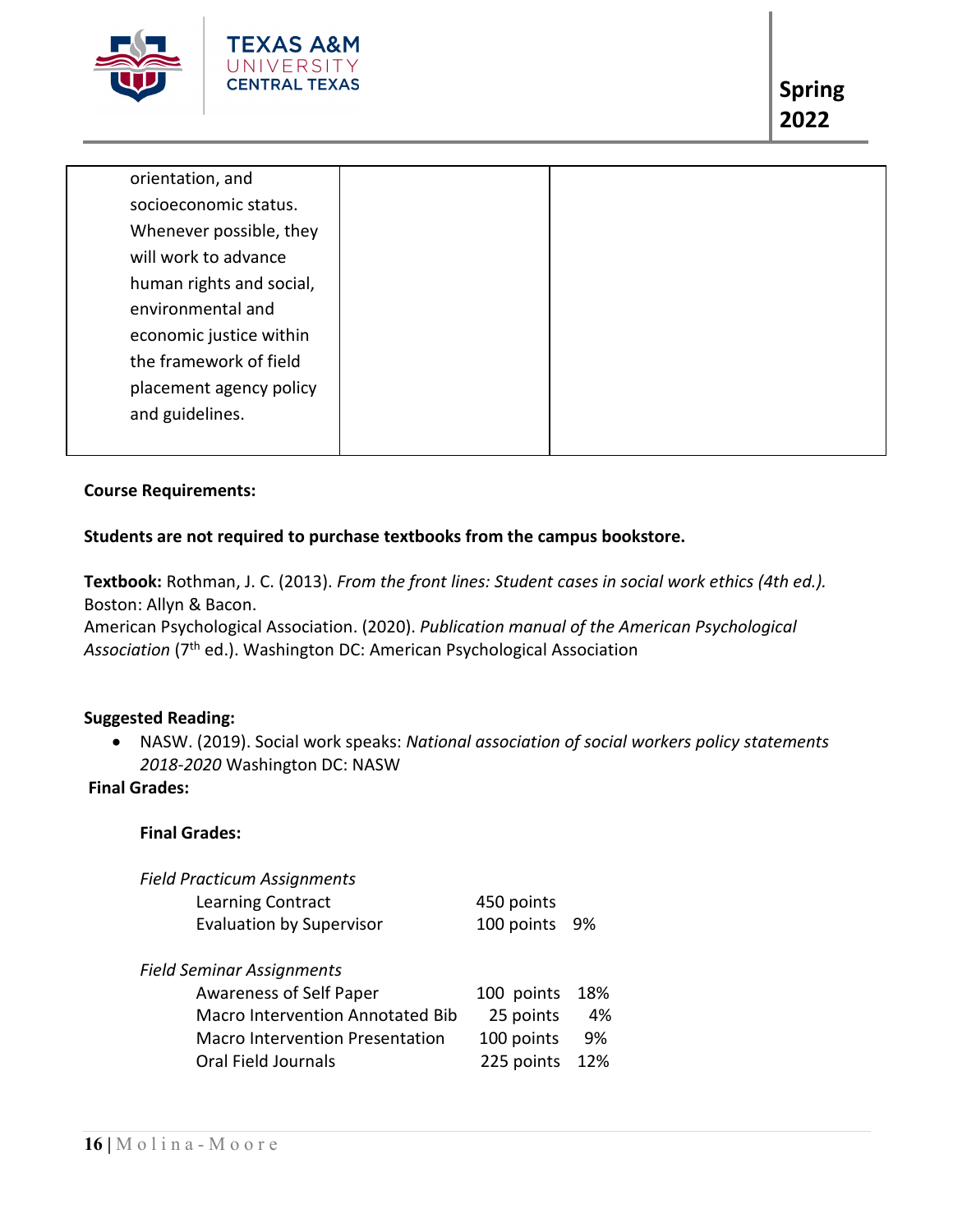

Total Points **1000 points** 100%

Points and Corresponding Grades:

900-1000 = A  $800-899= B$  700-799 = C 600-699 = D Less than 600 = F

**Time Sheet Requirements**

**Due to the importance of maintaining documentation in social work, students will now be required to submit their time sheets bimonthly to the department's Administrative Assistant via email. These should be signed by the Field Supervisor at the agency or the Task Supervisor, if there is not a social worker on site. Students will have one week after the two week mark to have the documents submitted to the department administrative assistant. They will be due the Friday after the two week date by 5:00 pm. Failure to have them signed and or submitted on time will receive a point deduction for the course. There will be a 25 pt deduction for each time sheet that is not turned in with signatures. Points will not be awarded for having them on time as this is an expectation of all students.** 

Note that students must make at least a 70% on the Field Practicum Assignments (at least 140 points) AND at least a 70% on the Field Seminar Assignments (at least 798 points) to pass the course. Failing to receive at least a 70% in ONE section will result in failing the total course.

#### **Course Assignments**

The following activities will be completed during the semester:

1. *Awareness of Self Paper (100 pts. Or 10%):* This written assignment contains three parts and is designed to enhance your awareness of yourself and how your beliefs, attitudes, and behaviors affect practice. The three parts are a supervision reflection, an ethics reflection, and a reflection of self in communities.

*Supervision Reflection:* This portion is designed to enhance your understanding of the supervision process. Write no less than **2 pages** and no more than **5 pages** reflecting on your experiences with each type of supervision. These include personal, administrative, task, and clinical supervision. The paper should include your experience with each type of supervision at your placement, the positives and negatives of each type of supervision, and your strengths and areas for growth in each type of supervision. A final discussion should include the type of supervision you feel is most beneficial to you and your role as a social worker in general and in your placement and your role in ensuring that you receive the types of supervision you need. **One professional reference needs to be incorporated into the discussion of supervision.**

*Ethics Reflection Papers:* This portion of the paper is designed to increase your self-awareness into your personal behaviors and ethical issues that may affect your practice. You are to write no less than **2 pages and no more than 5 pages**. You are to choose either one **of the problematic personal behaviors** from the handout in class **or** the **issue of spirituality** and **two specific areas example 4.04** from the NASW Code of Ethics that you believe will be problematic for you as a professional social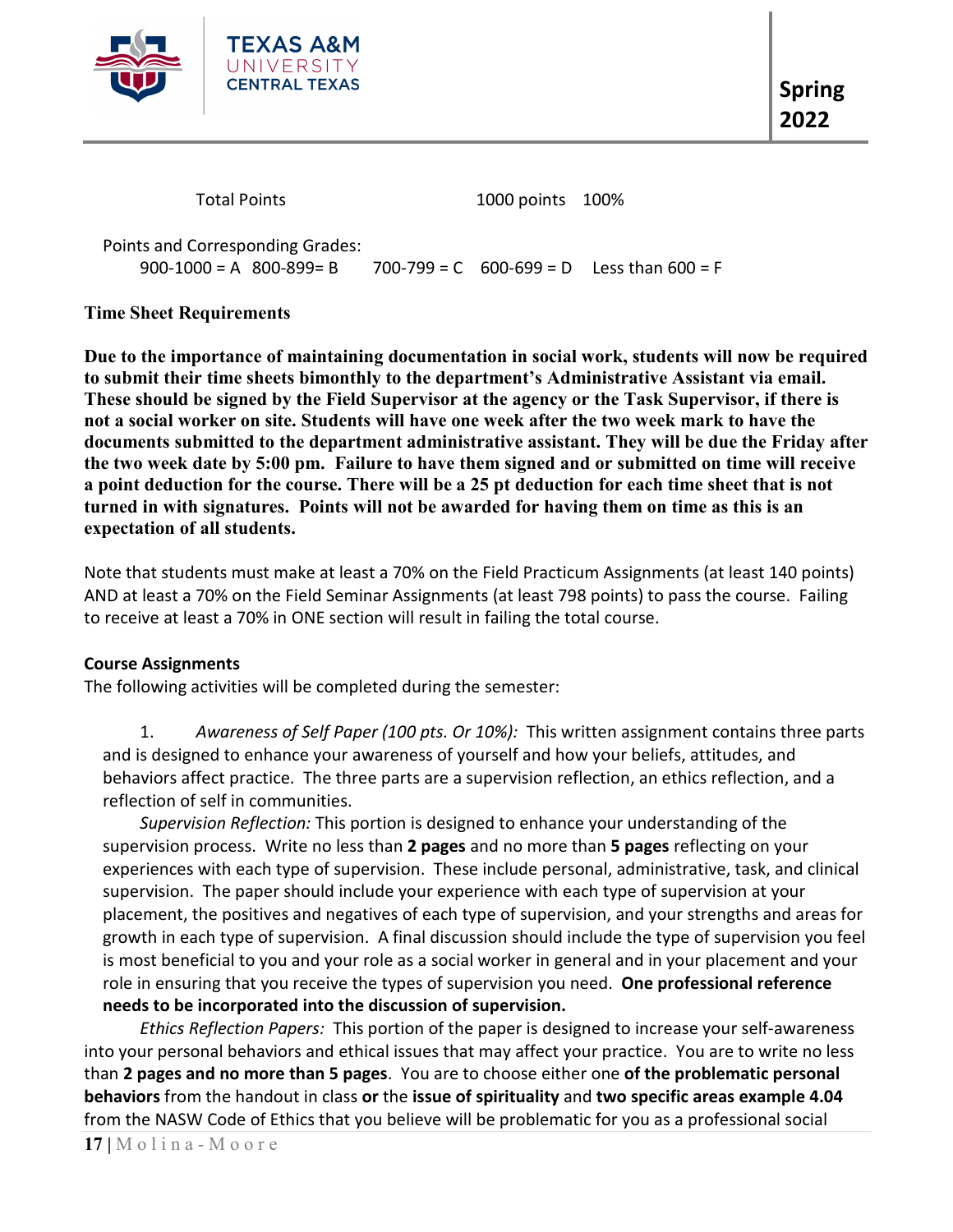

TEXAS A&M UNIVERSIT' **CENTRAL TEXAS** 

worker. You are to describe what led to this conclusion, and describe ways that you plan to combat this problem as a professional social worker. **You are to include two professional references that address two of these issues either as to why they are problems for social workers or how social workers can avoid or resolve these problems.**

*Self-in-Communities:* This portion of the assignment is designed to enhance your understanding of the impact of communities on an individual's world view and provide insight into your ability to work with culturally diverse clients. **Write no less than 2 pages and no more than 5 pages on your personal communities, briefly describing them and their components.** Explain how each reflects your background and contributes to your identity, shapes who you are and your awareness of concepts important in the social work profession (i.e., empowerment, systems theory, person in environment, self-determination, etc.), that contribute to your attitudes about working with diverse clients. Describe how the community affects your sense of ethics and morals and how it affects your ability to work with members of that community as well as people not in that community. You must write about at least three communities of which you are a member that relate to social work. **This cannot be things like hobbies or sports that you engage in.** Consider different definitions of community and community memberships (e.g. geographic, identity-related, and interest-related). Some of the communities that have been selected in the past and that you may want to consider are: Gay/Lesbian, military, Texan, African-American, Hispanic, sorority/fraternity, Christian/Muslim/Jewish, recovering addict, person with a history of sexual abuse, person with a significant mental illness, etc.

Be creative and truly take time on this assignment. Look within yourselves and evaluate who you are, how you became who you are, and how it will affect you as a professional social worker dealing with diverse populations. Be honest with yourself! For a more complete list of the points and how they will be assigned, please see the matrix attached to the syllabus (200 points.)

*3. Macro Intervention Presentation (100 pts or 10%, Presentation and Annotated bibliography 25 Pts or 4%):* Students in their second semester of field placement should be able to devise interventions for their targeted client population. You are to develop a macro intervention for your agency or client community. This intervention can be creative and has the potential to be suggested to your agency. You will present your intervention to the class in a 15 minute presentation using research to strengthen your position that this intervention is warranted with your chosen client group. Presentation will be graded on speaking style, creativity, appropriateness of content, and inclusion of relevant research. The presentation will consist of a description of the intervention (some type of new program/training for the agency, community education/outreach, etc), why it is needed, resources needed for it to occur, how it will affect diverse and vulnerable populations, ethical issues, how it will be funded, any applicable inclusion or exclusion criteria for participation, any relevant policies, and how it will be evaluated if implemented. For a more complete list of the points and how they will be assigned, please see the matrix attached to the syllabus. The presentation is worth 100 points. Annotated bibliography is worth 25 pts.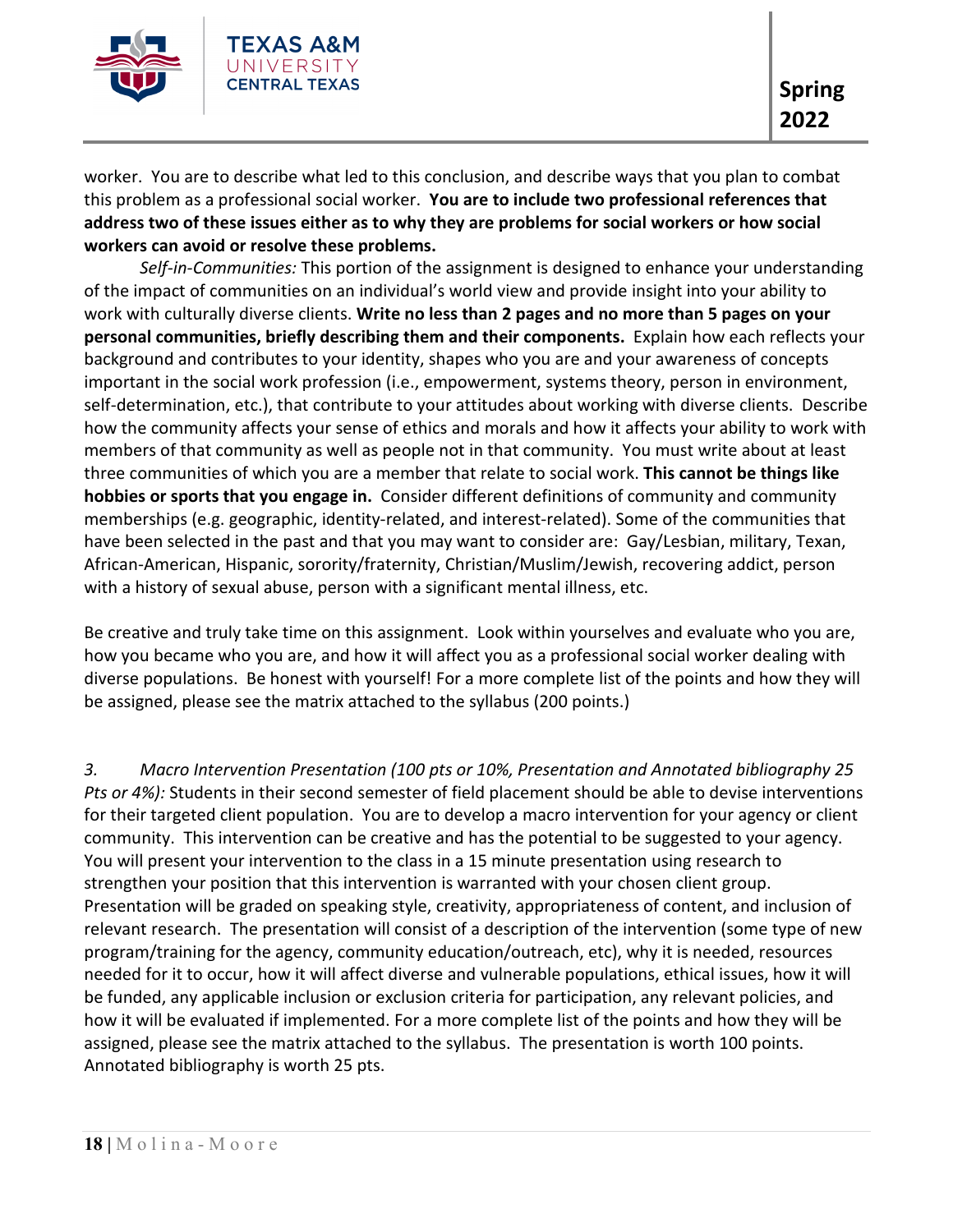

*5. Oral Field Journals:* (225 points—or 25 pts each). Each student will discuss one event that occurred in their field internship. In this discussion they will be required to share the event and discuss one theory that they used during this event. The discussion should include key reasons why this theory was a good choice and appropriate for this interaction. Each student will have only 5 minutes to outline the event and describe the appropriate use of skills, theory, and feelings related to the event. As time is limited, it is advised to prepare in advance and it may be helpful to even rehearse with a time clock to make sure that you are able to complete the task with all of the required information before the time runs out. Students will be stopped at the five minute mark to allow access for everyone. Learning to be concise and succinct are important skills for social workers. Since these will occur during class, there will be no opportunity given for anyone to make up this assignment is you miss class.

Students should be careful not to simply list their activities in their field placement, but to also discuss in detail their reactions to the key events that happened and what goals and objectives grew out of these activities. The focus should be on examining all the ways in which the field placement experience is helping the student grow and develop as a social work professional, as well as increasing your understanding of the theoretical frameworks that are being used in your field activities.

The purpose of the oral field journal is to help each student reflect on his/her experiences during the semester and to keep the field seminar professor informed as to the student's experiences, reactions, and professional growth and development. The development of a high level of selfawareness regarding these factors is essential to becoming an effective social work practitioner and to assist in preparing you for the licensure exam. Learning to be concise and succinct are important skills for social workers.

Learning Contract Competency Papers (450 points)—Each week in class the instructor will review one of the 9 CSWE competencies with the class in depth. For 7 of the 10 Monday's of the class, students will write a 2-3 page paper on the competency assigned for the week. The paper will include how the student met each of the corresponding practice behaviors in their field placement. The paper should include depth and information that someone who is not familiar with social work could understand and make the connections of how each behavior was completed. These will be graded on content, readability, grammar and overall depth of answers. A "C" paper will address all areas in depth and provide examples that are relevant to the practice behavior. It will have a few grammar errors but will follow APA guidelines. No late papers will be accepted.

**While it is important for students to be willing to discuss the course material, be careful when thinking about bringing up stories from your personal life or work. At times this can get the class off subject and use up valuable time. Think about whether the story you want to relate is important for the entire class to hear. If not, you may want to come talk to Mrs. Molina-Moore individually about it, away from class. If Mrs. Molina-Moore is concerned about the class getting sidetracked, she will suggest that you come to talk to her individually so the class can get back on subject. Class time is limited and valuable and needs to be used to best advantage.**

#### *Professor's Philosophy*: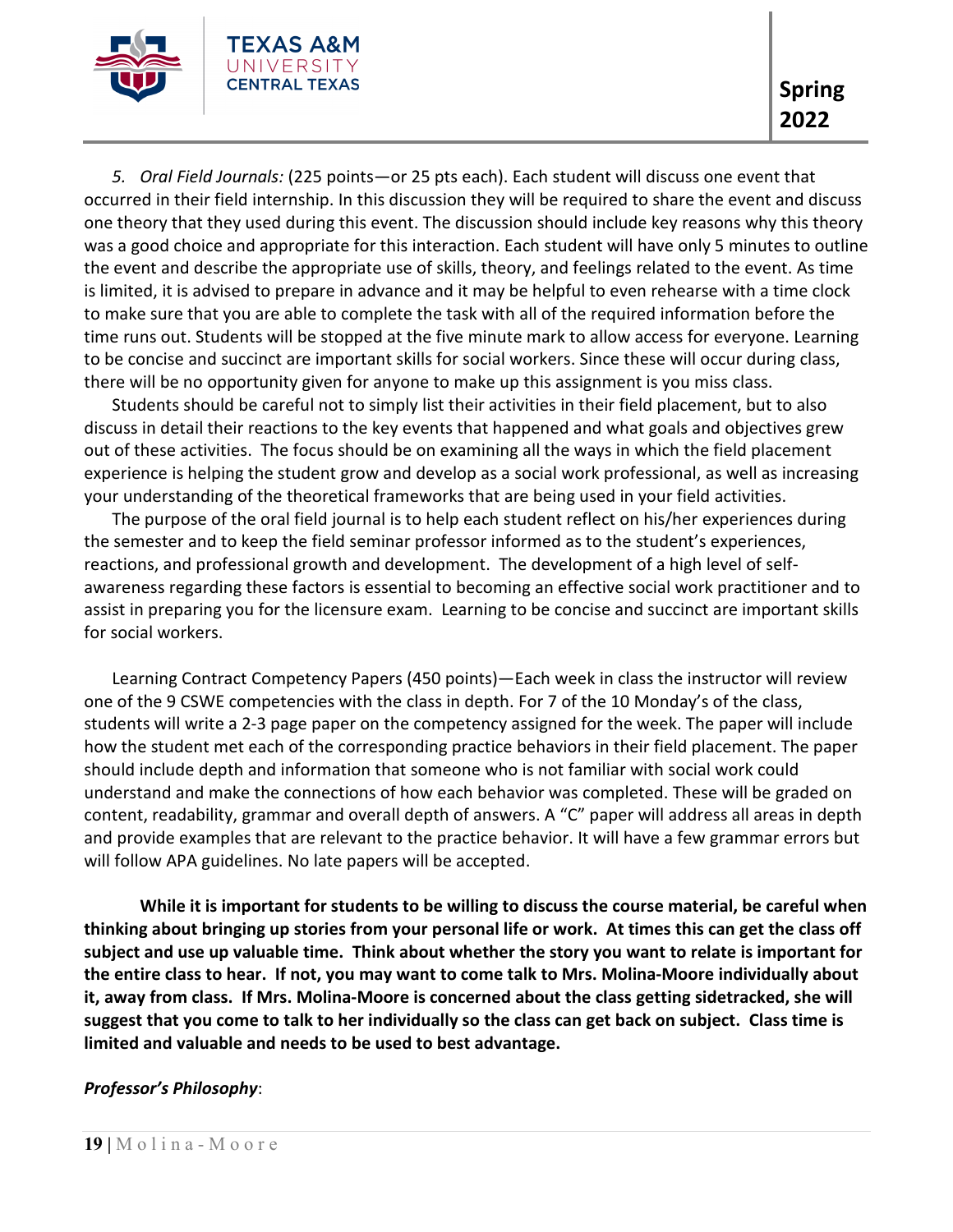

As the Director of the Field Program and your instructor, I will play many roles in your education. At times I will be a gatekeeper for the profession, an advocate for you, a supervisor in your placement or professor in the classroom. It is my sincere desire to assist you in being the best social worker that you can be. In completing this goal, it is important for me to challenge you in several areas of your life. During the field practicum, you will experience the stress of being a student, trying to balance a field practicum and a personal life, with the extra pressures of life and possibly employment, while forming your identity in the profession of social work. You will soon be a generalist practitioner and, therefore, are expected to perform in that role while integrating your personal beliefs and values. In many of these roles I will be the person who forces you to think about how the values of your life may conflict with those of social work. I will try to help you see how the two can come together and make you a stronger professional for your clients. I am available to discuss issues or concerns that you may have either in person or via phone. It is my hope to challenge you, but I will also be your cheerleader as you look back on what you have accomplished and, hopefully, see your personal, professional and academic growth.

#### **CODE OF CONDUCT FOR CLASSROOMS Class Policies**

The following policies apply to all students enrolled in this course:

- 1. Students are not permitted to enter class more than ten (10) minutes late. Exceptions will be made with *prior discussion and approval by the professor only*.
- 2. Once class has begun, students are expected to remain for the duration of the class. It is expected that all students will take care of personal affairs (i.e., get beverages, take care of phone calls, meeting with students and other professors, use the restroom, etc.) before class begins. Students who have a medical/physical condition for which they need to request an exception to this policy are advised to speak with the Disability Services Coordinator and/or discuss this with the professor to see if an exception can be granted. Students leaving the class outside of these parameters should not attempt to re-enter the class and will receive a 0 for class participation and/or attendance that day. *Please note: During the summer when classes are 2 hours and 30 minutes in length, the instructor will have a minimal 10 minute break built into each scheduled learning period to support student needs.*
- 3. Students are expected to display professional decorum at all times. This includes, but is not limited to, respecting classmates and the instructor. In this regard, it is expected that students will not speak to/hold conversations with/pass notes to other students, use cell phones, or engage in other types of unprofessional behaviors once class has begun. Talking during lecture, out of turn, or while other students are talking is disruptive to the learning environment, disrespectful to peers, and unprofessional in demeanor. Students are strongly encouraged to engage in discussion in a respectful and appropriate manner; hence, it is expected that students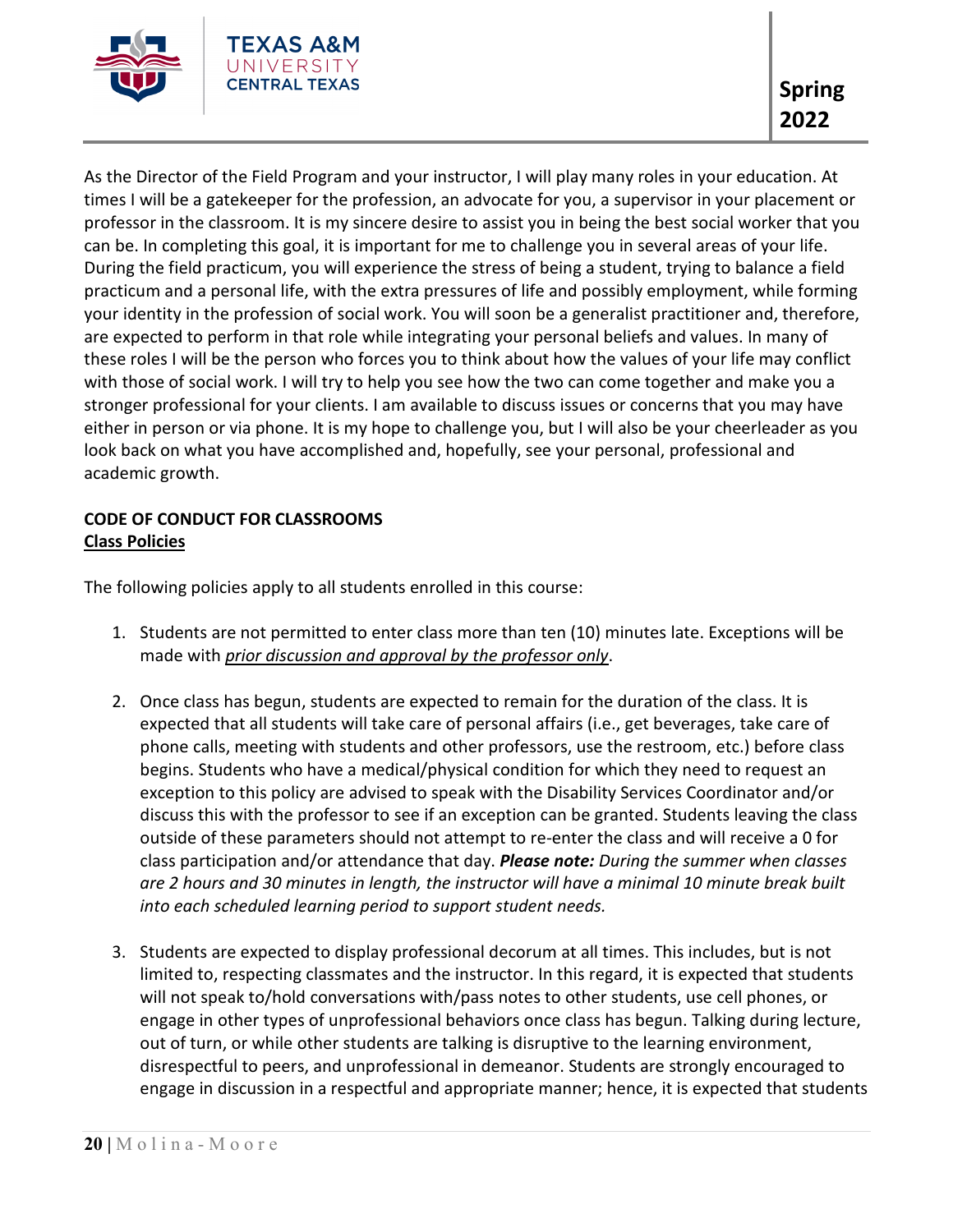

apply classroom etiquette and raise a hand if there is something to share or to answer a question.

- 4. To support the academic learning environment, students are asked to refrain from sharing personal information in class that will not support/add significantly to the class discussion. Sharing of personal stories and/or issues that are not related to the topic can distract class learning and limit knowledge sharing by the professor and other students. In this regard, please note that the professor reserves the right to redirect/limit such conversations in class unless students are expressly asked to share such information by the instructor.
- 5. **NO TECHNOLOGY IS PERMITTED DURING IN CLASS EXAMS, QUIZZES, OR OTHER TYPES OF ASSIGNMENTS AS DEFINED BY THE PROFESSOR, UNLESS GIVEN SPECIFIC PERMISSION BY THE PROFESSOR.** During such assignments, students may be asked to turn in cell phones to the professor, place bags beneath desk or to the side of class, or other request to minimize use of such technology. Students discovered to be using cell phones, ipads, e-readers, recording devices, etc. during assignments without expressed, written approval by the professor to do so will receive a zero (0) for the assignment and referred to Student Affairs for academic integrity concerns. Students warned against doing so once and found to do so again *in this or any subsequent course* will receive an F for the course in which the behavior was identified and referred to Student Affairs.
- 6. Students are NOT permitted to work collaboratively (together) on *any* assignment unless given EXPRESSED permission by the instructor to do so. This includes homework, take home quizzes, papers, etc. Failure to adhere to this policy can result in a zero (0) on the assignment and referral to Student Affairs for academic integrity concerns.
- 7. **All assignments must be turned in at the beginning of class on the day they are due** unless indicated otherwise by the professor**.** The professor will explain to you when the beginning of class is for the course (*for example*: 10 minutes after the start of class, following the class greeting by the instructor, etc.). Late work *will not* be accepted or graded unless this has been discussed with and approved by the professor **BEFORE** the due date (not the due time) of the assignment. *Being absent from class on a day when an assignment is due does NOT grant a student an extension to the due date*; the student must still arrange to get that assignment turned in to the professor before class starts. Allowing students to turn in assignments late for a grade is not fair to other students who get their work done on time, disrupts the grading process for the professors, and sends a message that such behavior is professionally "okay," which it is not. This, as well as all other policies, will be held to strict code, and failure to adhere to this policy will result in a zero (0) for the assignment. This is inclusive of all assignments.
- 8. Unless otherwise noted, hard copies of papers must be submitted. Students should be prepared to submit electronic copies of any paper for class at the discretion of the instructor.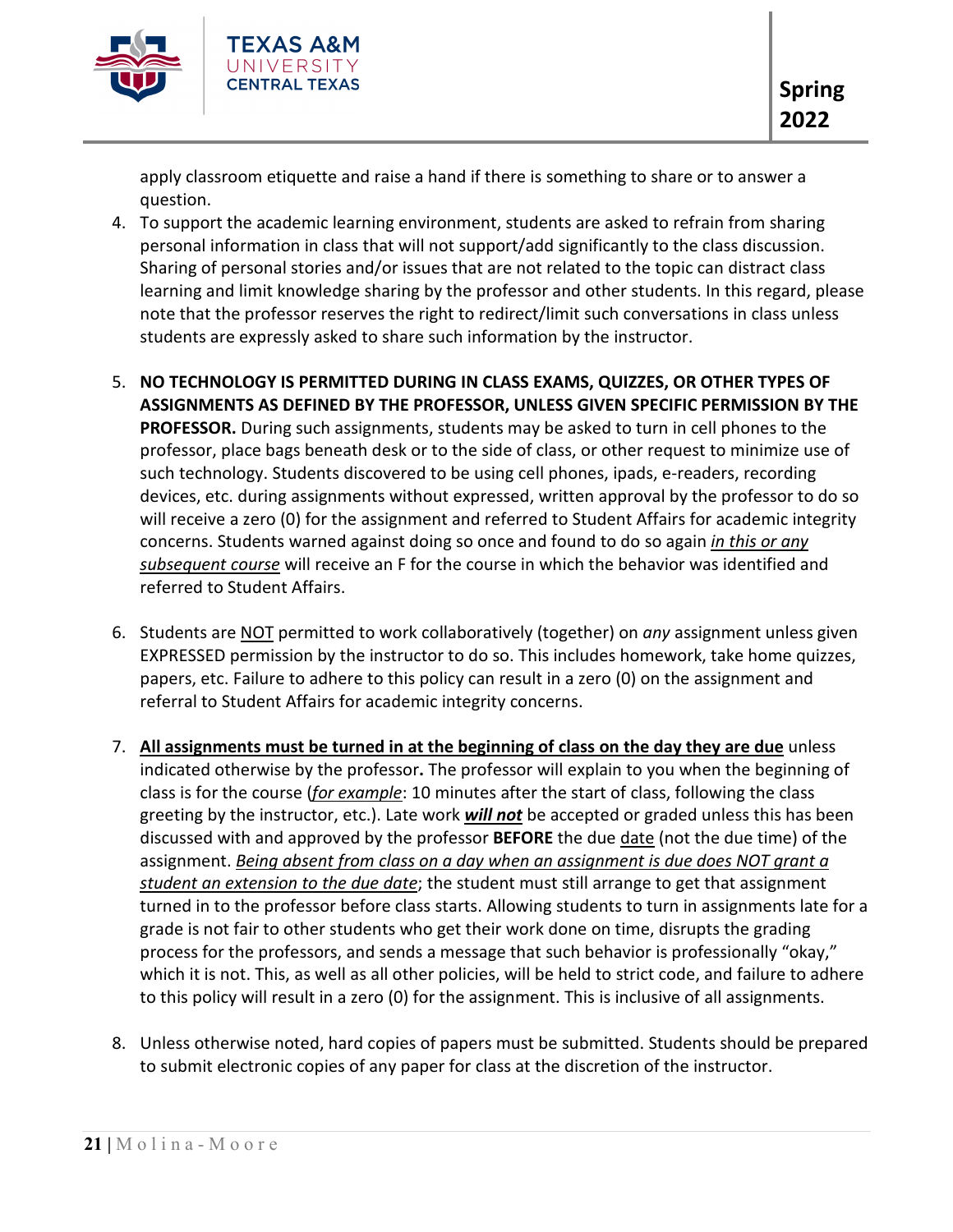

- 9. All papers submitted for grading MUST adhere to APA  $7<sup>th</sup>$  edition standards unless otherwise stated by the professor. This means that all papers must, *minimally*, be: 1) typed, 2) double spaced, 3) use 12 point font, 4) include an APA style student cover page, and 5) include in-text citations AND a reference page for ANY SOURCED INFORMATION (this includes information learned in current or previous classes, read online, learned during a personal communication, reviewed over email, read in a text-book, etc.).
- 10. TAMUCT expects all students to maintain high standards of personal and scholarly conduct and avoid any form of academic dishonesty. Academic dishonesty includes, but is not limited to, plagiarism (intentional or unintentional), copying another person's work, turning in someone else's work as your own, downloading material from the internet and inserting it into a paper as if it was your own work, taking ideas from classes or readings and putting them in a paper without citations/references, cheating on an examination or other academic work, collusion, and the abuse of resource materials. Any idea, even paraphrased ideas, used or borrowed must be given credit by showing the source with an appropriate citation and reference. **Any student who violates class and/or university policies regarding Academic Honesty will be sanctioned according to the University and program guidelines.** More information on university policies can be found at www.ct.tamus.edu/studentconduct. A copy of the University's policy is also located at the end of this syllabus.
- 11. **Additional & Important Note on Writing Assignments:** All written assignments are expected to be the original work of the student. While paraphrasing and some direct quotations are permitted, it is expected this will be done within the context of your own analysis and synthesis of the information read. Paraphrasing is a skill of reading information and, using your own thoughts, summarizing the information in a way that supports the topic discussed. While the paraphrase involves your own thoughts, it originates from a source and that source is cited. Quoting is a matter of taking words, verbatim, from another source and restating them without, or with minimal, manipulation. Quotations are placed in quotation marks (" ") or placed in a block format within the text. Quoting does not involve analysis and synthesizing and, therefore, does not require critical thinking except when used appropriately to support (not substitute) an idea. Because of this, students are discouraged from using significant quotations as this limits your learning experience. Students found to excessively quote will be penalized. Students using words as their own without **appropriately** citing will be penalized – including failing the assignment and up to failing the course. Students found to have plagiarized (using words as your own without giving **proper credit**, whether paraphrasing or directly quoting) will also be referred to the Student Affairs. Therefore, it is **VERY** important that students take academic integrity in writing very seriously. If you are in doubt, it is always best to cite your source and/or speak with your professor for more guidance. The Writing Center, Library, and Owl Purdue are also resources that can help you. *A copy of this statement is located at the end of this syllabus. You are required to acknowledge receipt and understanding regarding the policy for academic integrity in this course by signing and*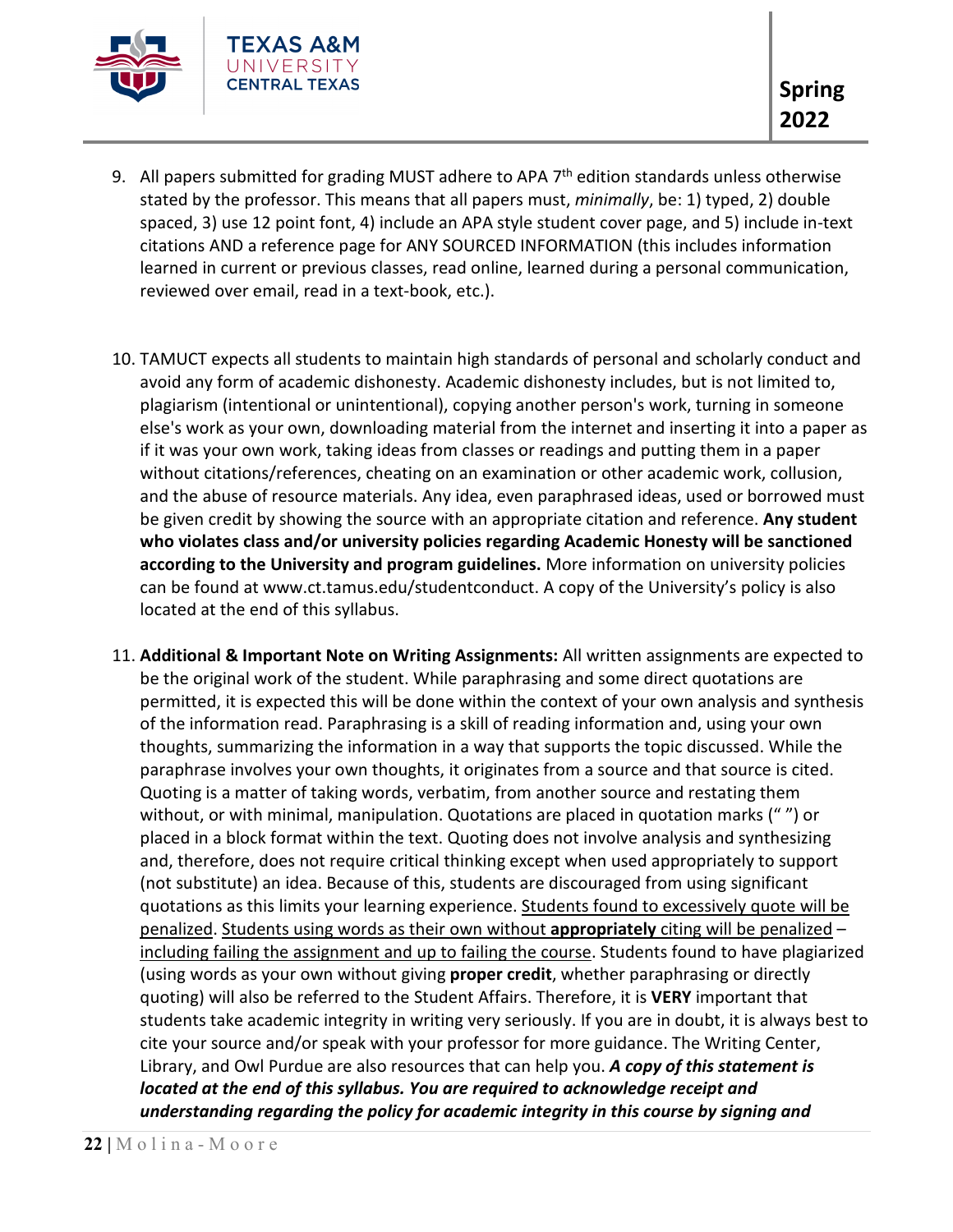

*submitting the acknowledgement statement no later than the second (2nd) week of class. Failure to do so will result in consultation with the professor, program faculty and/or Student Affairs and could limit your successful continuation in this course.* 

12. Class discussions, oral presentations, and written materials must adhere to professional standards of expression and conform to the style described by the American Psychological Association (APA, 2020). This includes avoidance of the use of language that degrades women, people of color, gays, lesbians, bisexuals, transgendered, and other diverse and at-risk populations. All students are expected to display the utmost respect for all people, regardless of differences.

#### *Final Note Regarding Class Policies*

*The aforementioned policies are designed to create and foster a positive and rewarding learning environment for all students. Failure to adhere to the aforementioned class policies, as well as university policies, demonstrates a potential inability to conduct oneself professionally in the field of study. These policies are applicable throughout the program and, as such, students who consistently fail to comply with these policies will be considered inappropriate candidates for field placement and/or the degree of Bachelor of Social Work at TAMU-CT, as their behavior is considered inappropriate for a social work practitioner.* 

*An assessment of student behavior as it relates to class policies, and overall decorum required throughout the TAMUCT social work program and the University, is provided via the "Rubric for Assessing Professional Behaviors" (attached to this syllabus). Any student in this course found to perform below the standard requirements will be provided with a rubric outlining areas for concern. Failure to obtain scores of 3 or 4 in any of the 15 professional behavior areas listed in the rubric will limit a student's ability to be assigned a field placement and/or can result in removal from a field placement. These behaviors, which align with the National Association of Social Workers (NASWs) core values and ethics, TAMU-CTs Code of Conduct, and the Social Work Program class policies, are considered the expected professional behaviors of social work interns and future generalist social workers and, therefore, are held to the strictest code.* 

#### *Special Notes for Field Placement*:

During your field placement, you will be a representative of Texas A&M University-Central Texas and the field placement agency. Your conduct and performance on the job will reflect on both of these institutions. You are expected to conform to acceptable standards of dress, neatness, professionalism, and courtesy to your supervisors, your fellow workers, staff members of the agency, and your clients. You are to abide by the policies and regulations of the field placement agency. You are to be present at your field placement agency according to your established schedule, viewing it as a professional job even though you are not receiving a salary. Your responsibilities as well as those of your field agency supervisor and field seminar professor are detailed in the Texas A&M University-Central Texas Social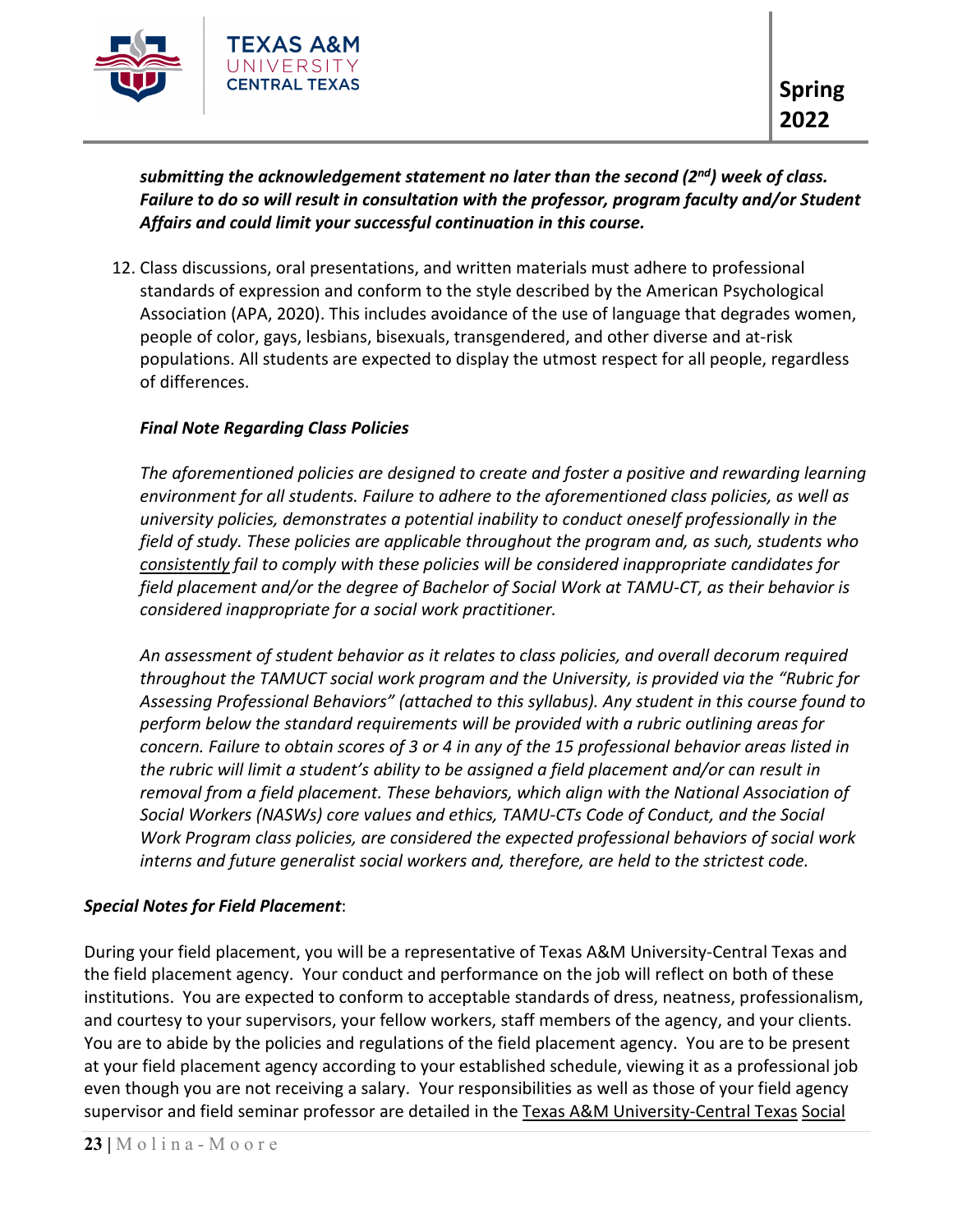

Work Program Field Instruction Manual. You are expected to be familiar with and to abide by the policies and procedures contained in that manual. In addition, please note the following:

- 1. Field is your opportunity to learn social work in a real agency setting with real clients who are dealing with real-life stresses and situations. Make the best use of this opportunity that you can. Every agency and every placement will be different. Instead of worrying about what other students are doing or not doing, focus on learning the most you possibly can from your agency placement. Your supervisor will assign tasks for you based on his/her judgment of the best way for you to learn. For example, you may feel you are ready to run a group, but your supervisor may want to watch you at simpler tasks first. Don't be too quick to assume that you are an expert at simple tasks; most of us have much to learn. If your supervisor has concerns about letting you take on additional responsibilities, you need to talk with him/her about this and accept their feedback about ways in which you need to improve your work performance to show that you are ready to carry more responsibility.
- 2. You are in your field placement as a learner. You are not expected to know everything when you enter your agency. You are expected to have some skills, abilities and social work values, but mainly supervisors want you to be willing and eager to learn as you go. Part of this learning will involve you receiving feedback and constructive criticism from your field agency supervisor. Do not try to avoid feedback; rather, try to listen non-defensively, consider carefully, and make changes in your behavior and attitudes based on the feedback. This skill is called the "ability to make effective use of supervision" and is an important aspect of being a social worker.
- 3. During your field placement you will be expected and encouraged to ask questions to facilitate your learning process. It is extremely unlikely that your own ideas regarding "how things ought to be run" will be of sufficient merit to justify immediate implementation. However, do not hesitate to share your ideas with your field agency supervisor, who will listen and be interested. It may be that your ideas will warrant serious consideration by the agency in due time. Keep in mind that the people with whom you are working have more experience than you do.
- 4. Occasionally you may need to spend some time in your agency working on a written field assignment because you need to talk with your field supervisor and/or other agency staff to get information for those assignments. This will be true of your agency analysis, your learning objectives, and your process recording. However, do NOT go to your agency and tell your field supervisor that you can't do any field activities that day because you want to spend the day writing one of your papers. The time you spend within the agency is valuable for the opportunities it offers, and you need to show willingness and enthusiasm for maximizing those opportunities. When there is a slow period at the agency, your field supervisor will probably be willing to let you work on schoolwork; but let this be a fallback activity, not something you insist on.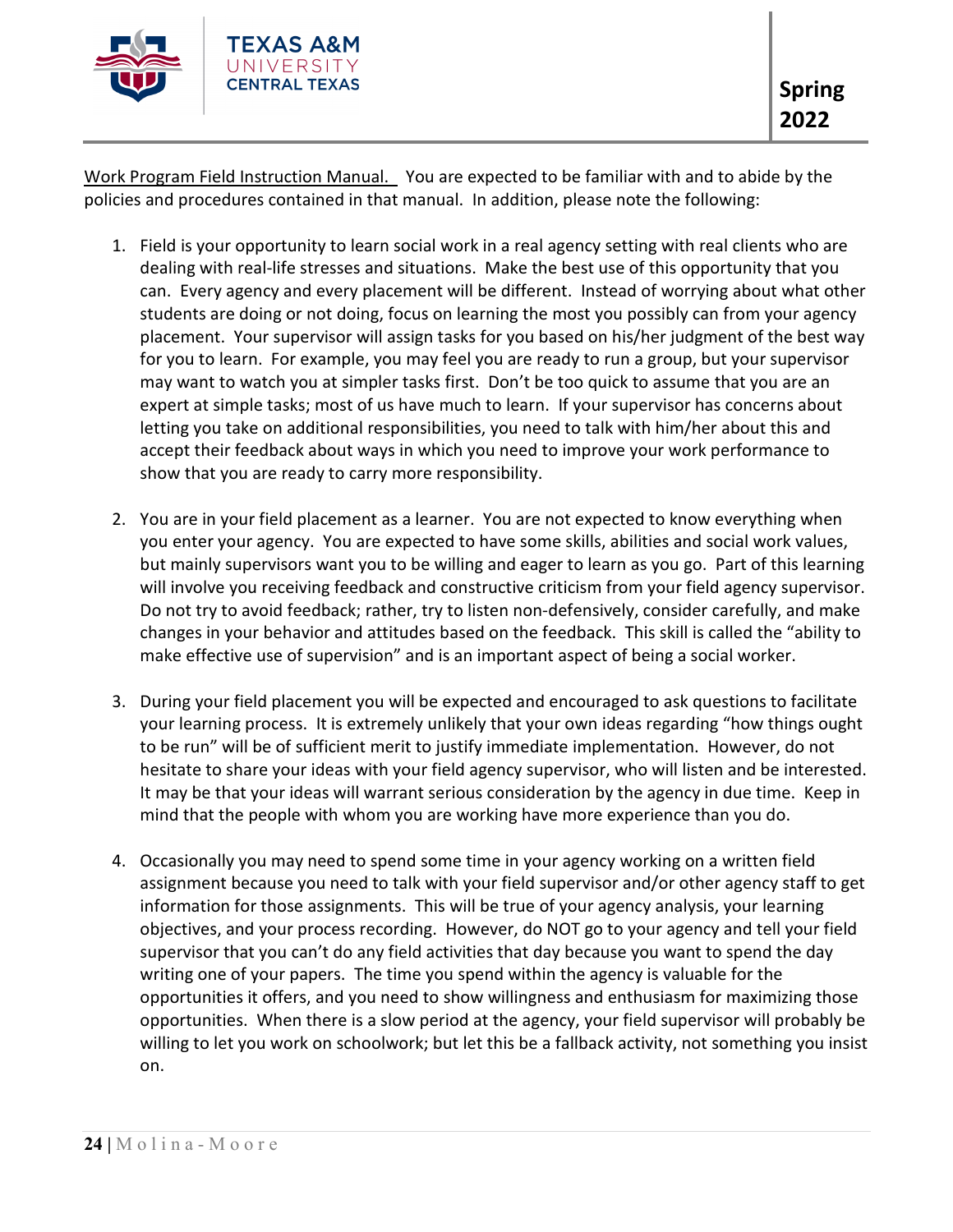

- 5. Realize that you are developing your reputation as a social worker in your field placement. When you go to apply for a job after graduation, future employers will be very interested in hearing what your field agency supervisor thought of your work (and they will be much less interested in your GPA). They will want to know not only about your social work skills, but also about your work ethic, your ability to get along with co-workers, your promptness and dependability, your enthusiasm and concern for clients, and your ability to accept supervision and criticism and to fulfill your responsibilities.
- 6. Do not enter into personal relationships with clients. Do not make promises to clients to provide favors or special treatment during field placement or afterwards. Do not join with clients in any criticism of the practice setting to which you are assigned. Do not make arrangements to meet with clients away from the agency after working hours. Do not allow a client to come to your home. *NEVER TRANSPORT A CLIENT IN YOUR PERSONAL VEHICLE; THIS IS STRICTLY PROHIBITED. IF YOUR FIELD SUPERVISOR ASKS YOU TO DO THIS, EXPLAIN THAT YOU ARE NOT ALLOWED TO AND REFER THEM TO THE FIELD SEMINAR PROFESSOR.*
- 7. Keep confidences as you would in any professional situation. Do not discuss the affairs of the agency with the general public. Say nothing that will identify any individual client, employee, or situation. The information you discuss with your field agency supervisor and/or your field seminar professor is confidential in nature, as is information discussed in field seminar classes regarding your field placement activities. All students who attend the Field Seminar are expected to keep what is discussed there strictly confidential.
- 8. Students may be removed from a field placement and/or receive a failing grade in this class for a serious or repeated violation(s) of these expectations, of the student's responsibilities, of the ethics of the social work profession or of the policies of the agency.
- 9. Students are expected to complete a total of 190 hours during the semester at their field placement agency in order to pass the course. This averages to be slightly less than 16 hours per week. The student is responsible for making an agreeable schedule with his/her agency supervisor.

#### **Use of Technology in the Field:**

The Internet has created the ability for students and social workers to communicate and share information quickly and to reach millions of people easily. Participating in social networking and other similar Internet opportunities can support a students' personal expression, enable individual social workers to have a professional presence online, foster collegiality and camaraderie within the profession, provide opportunity to widely advocate for social policies and other communication. Social networks, blogs, and other forms of communication online also create new challenges to the social worker-client relationship. Students should weigh a number of considerations when maintaining a presence online: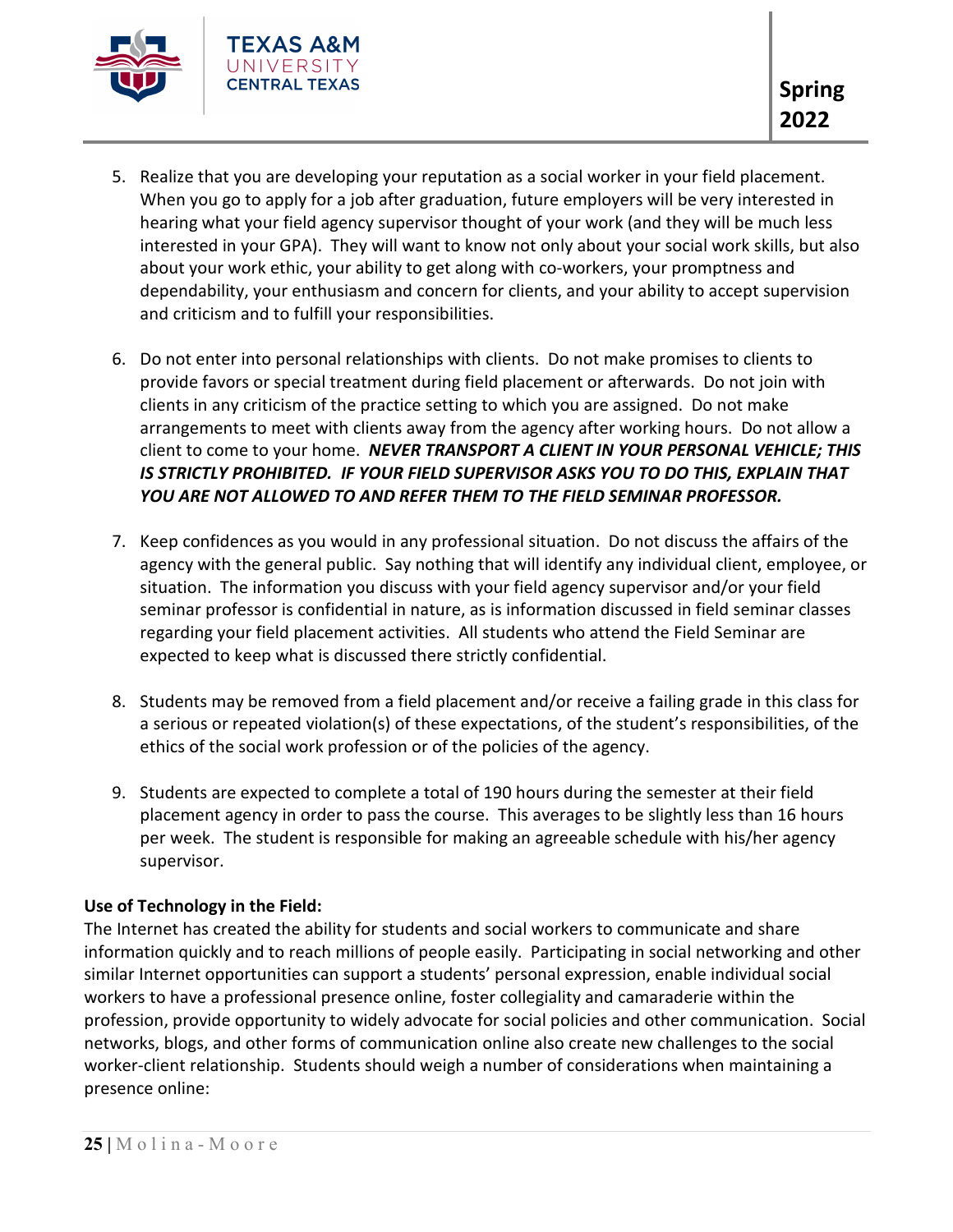

(a) Students should be cognizant of standards of client privacy and confidentiality that must be maintained in all environments, including online, and must refrain from posting identifiable client information online or conducting searches using client information.

(b) When using the Internet for social networking, students should use privacy settings to safeguard personal information and content to the extent possible, but should realize that privacy settings are not absolute and that once on the Internet, content is likely there permanently. Thus, students should routinely monitor their own Internet presence to ensure that the personal and professional information on their own sites and, to the extent possible, content posted about them by others, is accurate and appropriate.

(c) Students should never interact with clients, co-workers, or supervisors on the Internet, students must maintain appropriate boundaries of the social worker-client relationship in accordance with professional ethical guidelines, just as they would in any other context. Example, do not ask your supervisor, clients, or co-workers to be your friends on Facebook. Example, do not accept friend request of any client or anyone you work with at your field agency.

(d) To maintain appropriate professional boundaries students should consider separating personal and professional content online. Should a client seek out a student online, the student should direct the client with the students professional contact information.

(f) Students must recognize that actions online and content posted may negatively affect their reputations among clients and colleagues, may have consequences for their social work careers and can undermine public trust in the social work profession.

*(Adopted from the American Medical Association, 2010)*

#### **Course Schedule\***

| Date          | <b>Description</b>                                                       |                    |
|---------------|--------------------------------------------------------------------------|--------------------|
| January 18    | <b>Review Syllabus</b>                                                   | <b>Field Hours</b> |
|               | Mentorship of Field I assigned student                                   |                    |
|               | <b>Discuss Agencies</b>                                                  |                    |
|               | <b>Discuss Learning Contracts</b>                                        |                    |
| <b>Jan 25</b> | Discuss Types of Supervision - Clinical, Administrative, Personal & Task | 16                 |
|               | Discuss How to Use Supervision Effectively Discuss 6 Core NASW values &  |                    |
|               | how they apply to practice                                               |                    |
|               | <b>Discuss Placement Issues</b>                                          |                    |
|               | LC competency 1 Due                                                      |                    |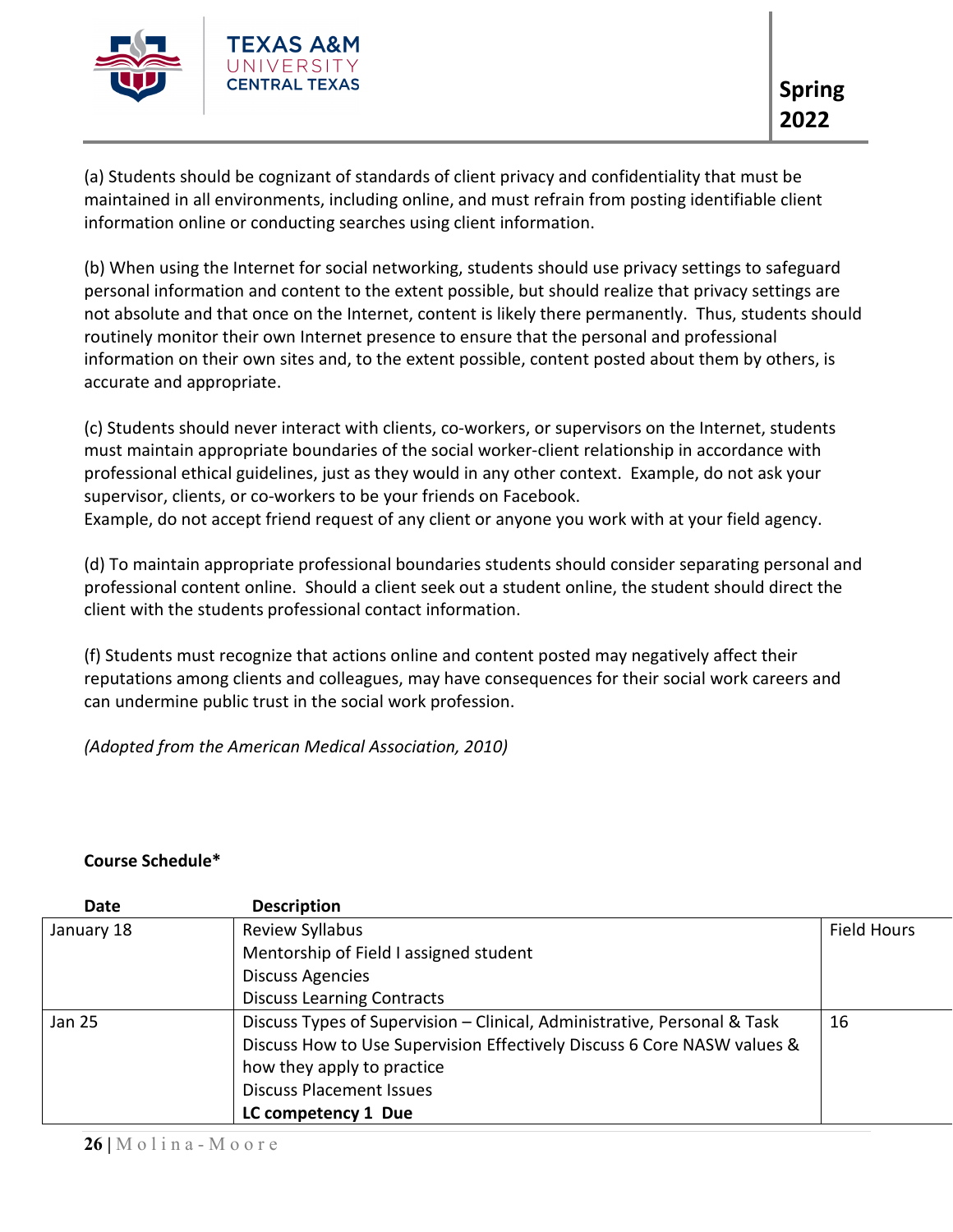

# **TEXAS A&M** UNIVERSITY

**Spring 2022**

| Feb 1               | Oral Journal I due                                                      | 32  |
|---------------------|-------------------------------------------------------------------------|-----|
|                     | Handout - Problem areas for social workers                              |     |
|                     | Handout-Spirituality Issues                                             |     |
|                     | <b>Discuss Placement Issues</b>                                         |     |
|                     | <b>Learning Competency 2 Due</b>                                        |     |
| Feb 4               | Timesheet due by 5:00 pm                                                |     |
| Feb 8               | Handout - Problem areas for social workers                              | 48  |
|                     | Handout-Spirituality Issues                                             |     |
|                     | <b>Discuss Placement Issues</b>                                         |     |
|                     | Journal #2 Due/ Supervision Log Due                                     |     |
| Feb 15              | Lifelong Learning                                                       | 64  |
|                     | Levels of Licensure in Texas                                            |     |
|                     | Applying for Licensure                                                  |     |
|                     | CEU's /Specialty Practice                                               |     |
|                     | Loan Forgiveness                                                        |     |
|                     | <b>Discuss Placement Issues</b>                                         |     |
|                     | <b>Texas Administrative Code</b>                                        |     |
|                     | Journal #3                                                              |     |
| Feb 22              | <b>ASWB Exam Practice Test</b>                                          |     |
|                     | Journal #4/Supervision Log Due                                          |     |
| <b>Feb 25</b>       | Timesheet due by 9:00 pm                                                |     |
| March 1             | <b>Mock Interviews</b>                                                  | 80  |
|                     | <b>Group Interview Process</b>                                          |     |
|                     | Journal #5 Due                                                          |     |
| March 4             | Timesheet due by 5:00 pm                                                |     |
| March 8             | How to write a policy statement                                         | 96  |
|                     | <b>Discuss Placement Issues</b>                                         |     |
|                     |                                                                         |     |
| March 15            | Spring Break- Must discuss and obtain approval in advance from          |     |
|                     | supervisor to take this time off                                        |     |
|                     |                                                                         |     |
| March 25            | Timesheet due by 5:00 pm                                                | 112 |
| March 22            | <b>Mock Policy Statement Presentations</b>                              |     |
|                     | Read and review Chapters 1-5 to prepare for the next class and complete | 128 |
| March 29            | Discussion I                                                            |     |
| <b>Online class</b> |                                                                         |     |
| April 5             | From the Frontlines ethics cases in class                               | 144 |
|                     | Intro of Ethical Decision Making Model Process "Doe Case"               |     |
|                     |                                                                         |     |
| April 8             | Timesheet due by 5:00 pm                                                |     |
|                     |                                                                         |     |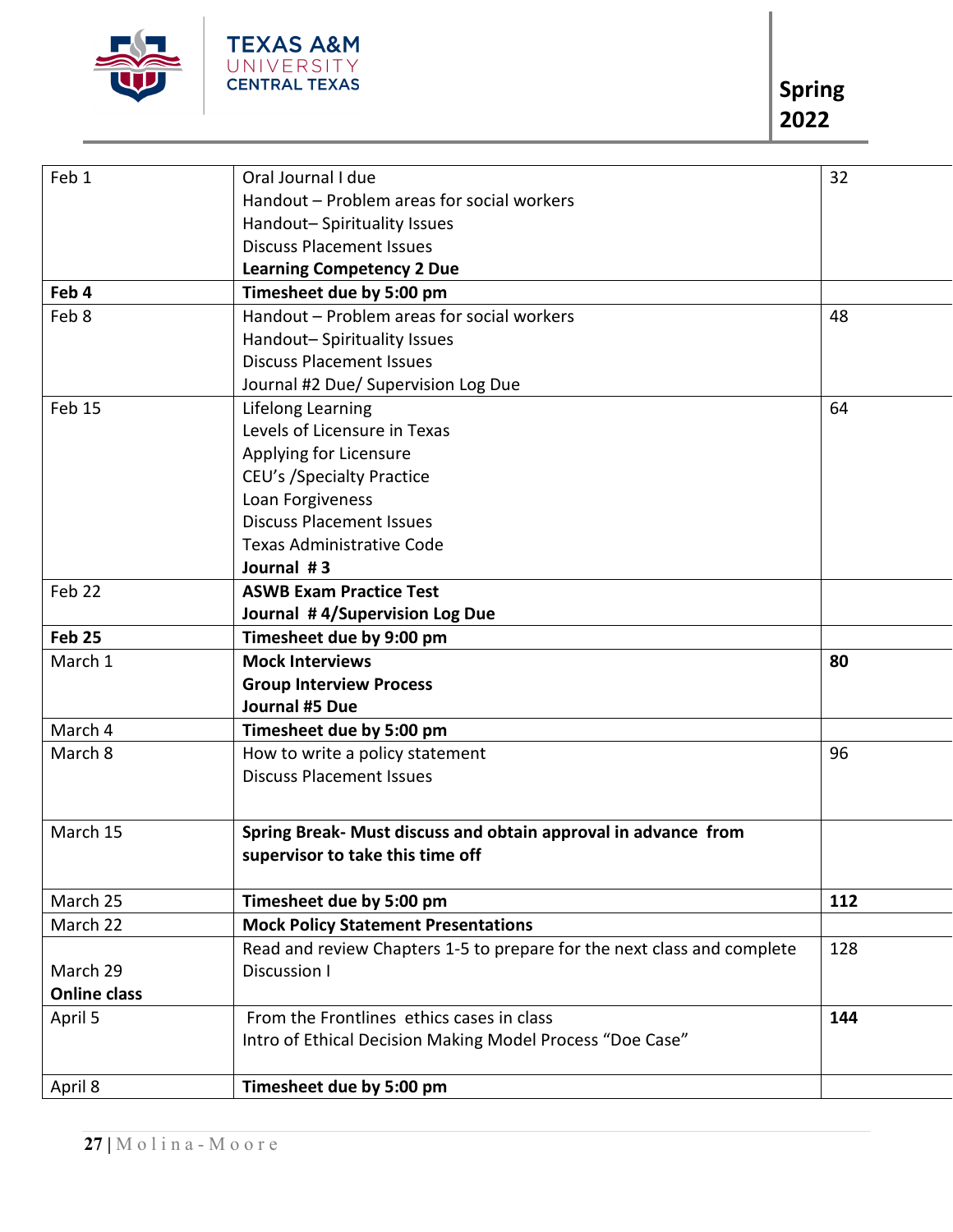

**Spring 2022**

| April 12 | Begin Exit Surveys conduct the exit surveys with Dr Rappaport this week<br>if not completed<br>Importance of Self Care<br>Signs of Burnout | 160 |
|----------|--------------------------------------------------------------------------------------------------------------------------------------------|-----|
| April 19 | On Line Class with Discussion 2 and 3 Assignments<br>due at next class                                                                     | 176 |
| April 26 | <b>Macro Presentations</b>                                                                                                                 | 192 |
| April 29 | Timesheet due by 5:00 pm                                                                                                                   |     |
| May $3$  | <b>Macro Presentations</b>                                                                                                                 | 208 |
| May $10$ | <b>Macro Presentations</b><br>Final Learning Contract signature page due                                                                   | 225 |
| May 11   | Timesheet due by 5:00 pm                                                                                                                   | 225 |

**\*Professor reserves the right to amend this syllabus at any time. Due Dates for major assignments will be voted on by class.** 

#### **On-Line Discussion Descriptions**

- 1. Research the Duty to Warn laws related to mental health in Texas. Please write up a description of how it applies to A) Generalist Social Work Practioners and B) you in your current placement.
- 2. Research and complete all of the forms needed to obtain licensure. Do not worry about taking the Jurisprudence exam, but please include this as one of the steps. Please complete all of the forms for familiarity.
- 3. Memorable Impact—Discuss one of your most memorable experiences at your field placement and describe how it currently impacts your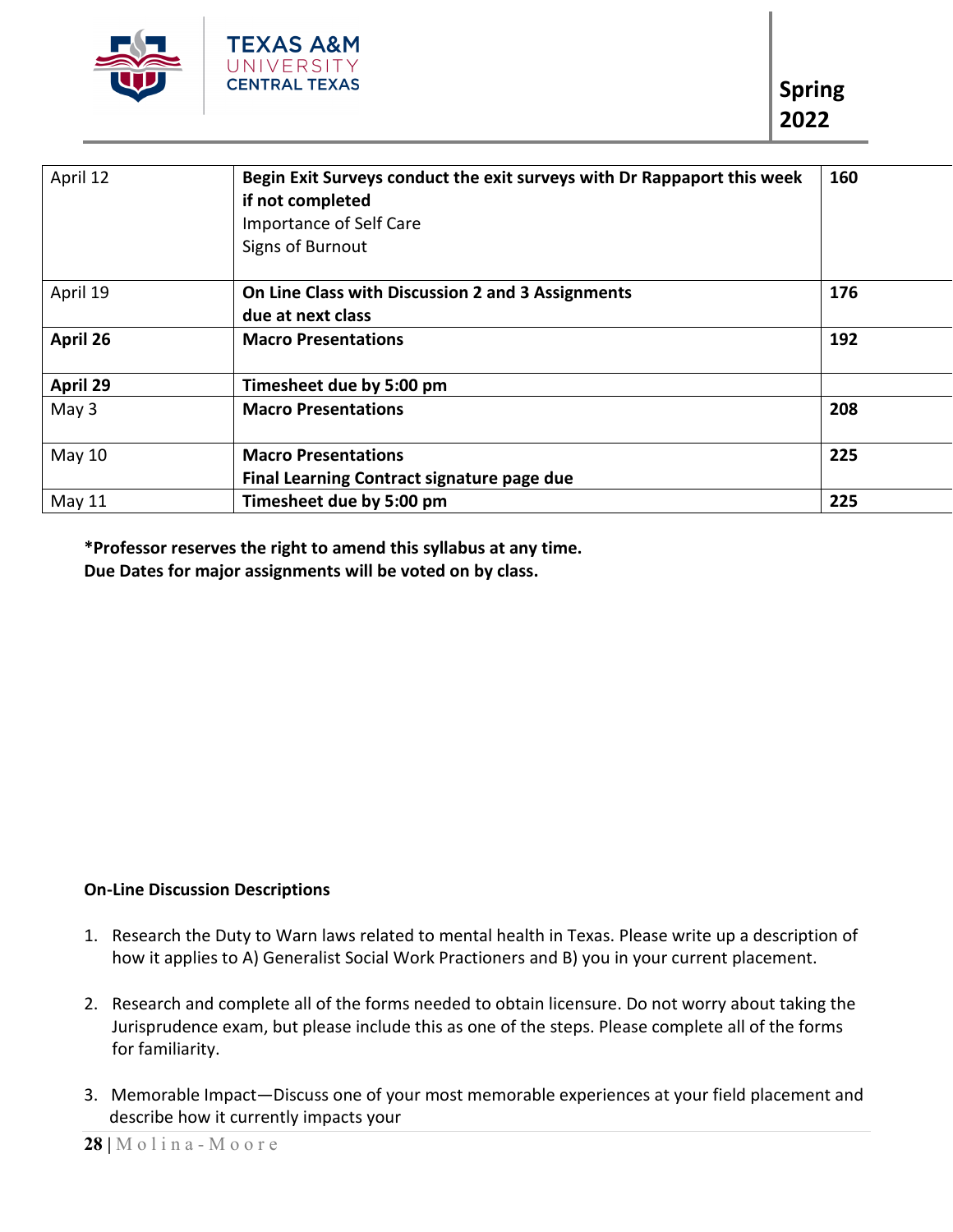

perspective on social work and your future as a professional social worker.

#### **Bibliography**

- American Psychological Association. (2020). *Publication manual of the American Psychological Association, (7th ed.).* Washington D.C.: Author.
- Brady, D. (2011). *Texas statues regarding suicide*. Retrieved from

http://texassuicideprevention.org/pdf/Texas\_laws\_suicide.pdf

Coggins, K. & Hatchett, B. (2002). Cultural competence skill building for effective communication and intervention

Cournoyer, B.R. (2008). *The social work skills workbook (5th ed.)* Belmont, CA: Thompson/Brooks/Cole.

Dietert, M. (2010, February). *The application of social work values to the gay, lesbian, bi-sexual, transgender and queer community.* Handout presented at NASW Heart of Texas workshop, Waco, TX.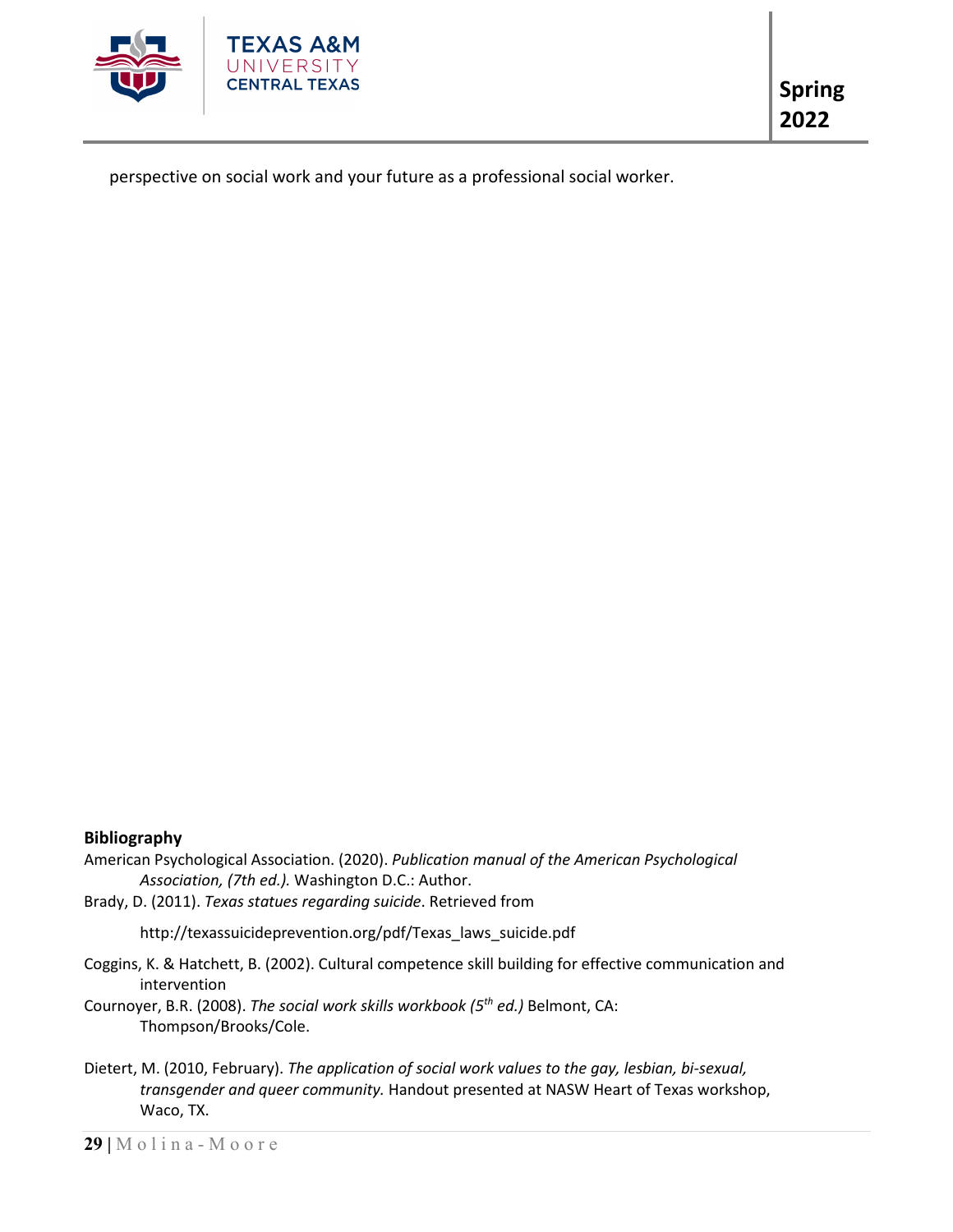

Horesji, C. & Garthwait, C. (2002). Cultural diversity. *The Social Work Practicum, (2nd ed.).* Boston: Allyn & Bacon.

Kelly, J. & Clark, E.J. (2009). *Social work speaks-National Association of Social Workers policy statements, (8th ed.)* Washington, D.C: NASW Press.

Mattison, M. (2000). Ethical decision making: The person in the process. *Social Work, 45*(3), 201-212.

- Morgan, S., Fisher, M.S., Keller-Micheli, A., Moore, M., Rogers, A, & Polowy, C. (2008). *Social workers-the legal rights of students.* Washington, D.C.: NASW Press.
- National Association of Social Workers (2017). *Code of Ethics.* Washington D. C.: Author.
- Polowy, C. & Gorenberg, C. (2004). *Clients confidentiality & privileged communications.* Washington D.C.: NASW.
- Robbins, S. P. (2009). *Self-assessment library: insights into your skills, interests and abilities.* Upper Saddle River, N.J.: Pearson Education.
- Rothschild, B. & Rand, M. (2006). *Help for the helper:Self care strategies for managing burnout and Stress.* New York: W.W. Norton & Company.

Rothman, J.C.(1999). *The self-awareness workbook for social workers.* Boston: Allyn & Bacon. Russell-Chapman & Levy, A. (2004). Becoming a culturally competent helping professional, Your supervised practicum & Internship.

- Spano, R. & Koenig, T. (2007). What is sacred when personal and professional values collide? *Journal of Social Work (4) 3 1-19.*
- Steinman, S., Richardson, N.F., & McEnroe, T. (1998). *The ethical decision making manual for helping professionals.* Boston: Brooks/Cole.
- Walker, V. & Brokaw, L. (2001). *Becoming aware-a text/workbook for human relations & personal adjustment. (8th ed.)* Debugue, Iowa: Kendall Hunt.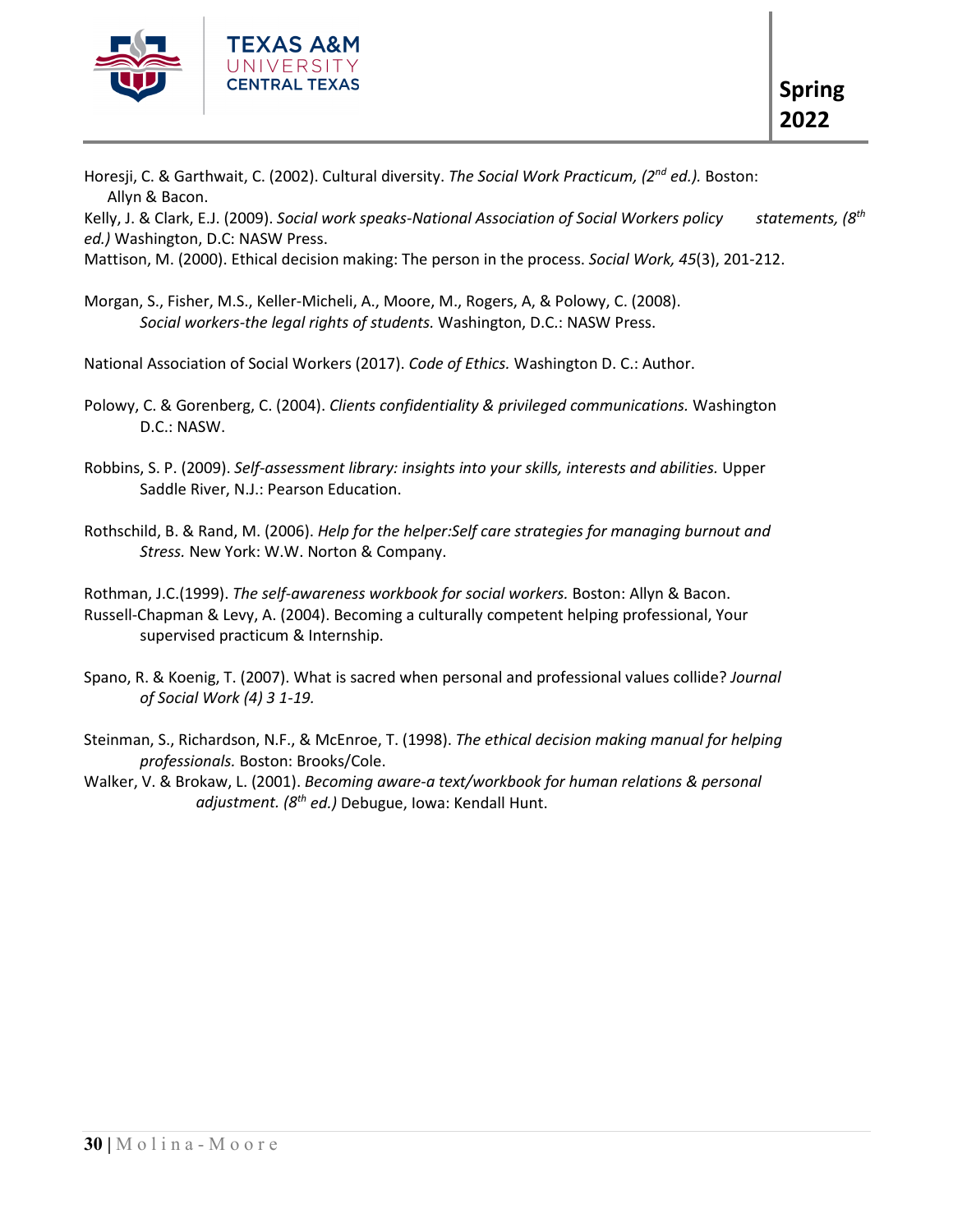

# **Texas A&M University-Central Texas, Social Work Program**

Format for Field Placement Journal

#### **Self Awareness Paper**

#### **Supervision**

**Task Supervison\_\_\_\_\_\_\_\_\_\_\_\_\_\_\_\_\_\_\_\_\_\_\_\_\_\_\_\_\_\_\_10 points**

Students are expected to describe how they experience task supervision at their field placement agency. They are expected to describe their perceptions of the positives and negatives of task supervision. \*1 quote allowed/1 paraphrase

# **Clinical Supervision\_\_\_\_\_\_\_\_\_\_\_\_\_\_\_\_\_\_\_\_\_\_\_\_\_\_10 points**

Students are expected to describe how they experience clinical supervision at their field placement agency. They are expected to describe their perceptions of the positives and negatives of clinical supervision. \*1 quote allowed/1paraphrase

# **Personal Supervision\_\_\_\_\_\_\_\_\_\_\_\_\_\_\_\_\_\_\_\_\_\_\_\_\_10 points**

Students are expected to describe how they experience personal supervision at their field placement agency. They are expected to describe their perceptions of the positives and negatives of personal supervision. \*1 quote allowed/1paraphrase

### **Administrative Supervision\_\_\_\_\_\_\_\_\_\_\_\_\_\_\_\_\_\_\_\_\_\_10 points**

Students are expected to describe how they experience administrative supervision at their field placement agency. They are expected to describe their perceptions of the positives and negatives of administrative supervision. \*1 quote allowed/1 paraphrase

### **Overall Supervision Analysis\_\_\_\_\_\_\_\_\_\_\_\_\_\_\_\_\_\_\_\_\_\_10 points**

Students are expected to discuss and analyze the type of supervision they believe works best for them and describe why. They are expected to discuss and analyze the type of supervision they believe works the least well for them and why. They are expected to include and appropriately cite at least 1 peer reviewed journal article somewhere in the discussion of supervision and how supervision affects the practice of social work.

**Ethical Issues**

### **NASW Issue I\_\_\_\_\_\_\_\_\_\_\_\_\_\_\_\_\_\_\_\_\_\_\_\_\_\_\_\_\_\_\_\_\_\_\_20 points**

Students are expected to choose a core value from the 6 core values of the NASW Code of Ethics and describe why they believe they may have a problem in this area. They are expected to describe ways in which they plan to combat this problem in order to be an ethical social worker. They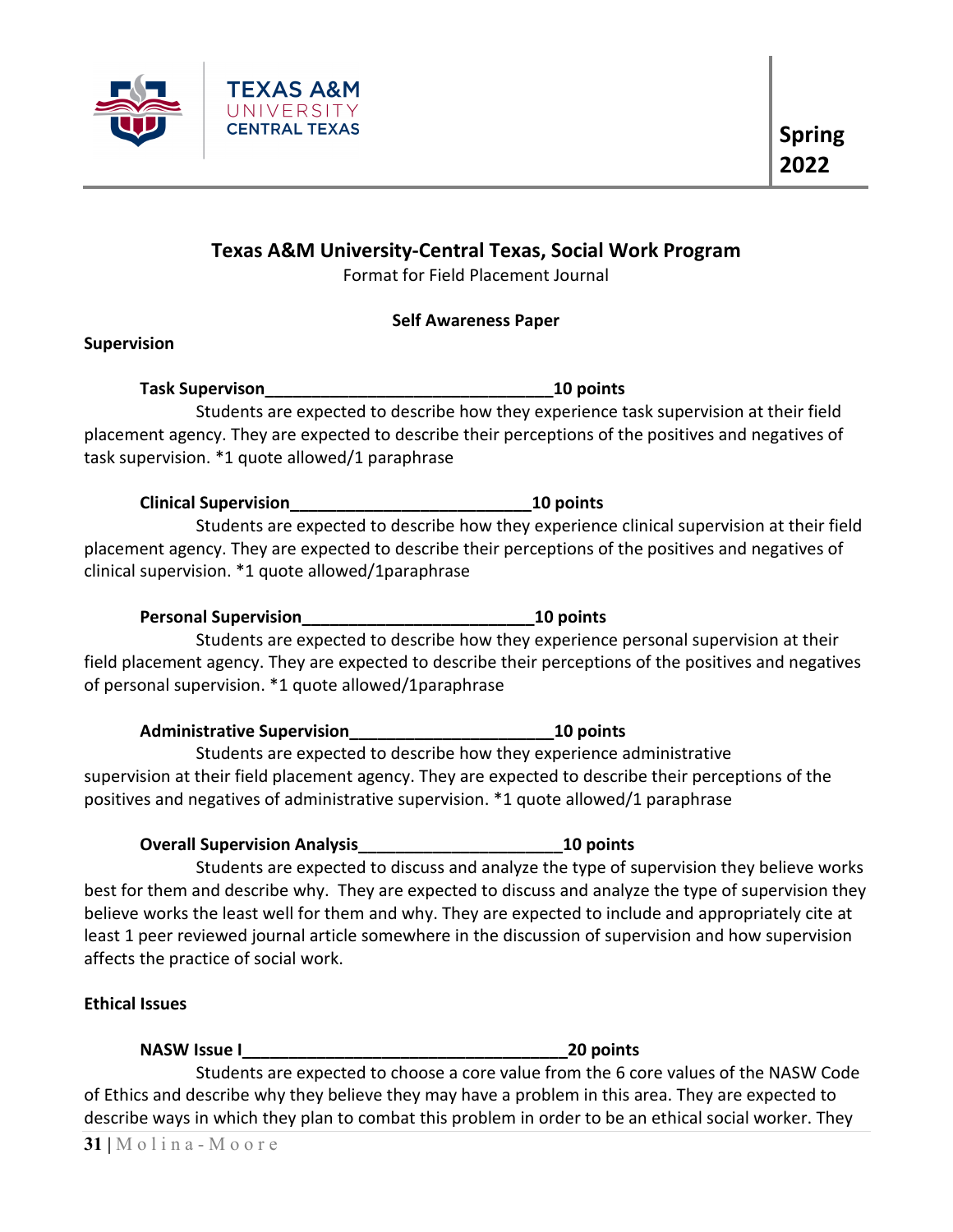

are expected to incorporate 1 peer reviewed journal article into their discussion that addresses either why social workers struggle with this issue or ways in which social workers can combat this issue in order to maintain ethical practice. \*2 quotes allowed/1 paraphrase allowed

#### **NASW Issue 2\_\_\_\_\_\_\_\_\_\_\_\_\_\_\_\_\_\_\_\_\_\_\_\_\_\_\_\_\_\_\_\_\_\_\_\_20 points**

Students are expected to choose a core value from the 6 core values of the NASW Code of Ethics and describe why they believe they may have a problem in this area. They are expected to describe ways in which they plan to combat this problem in order to be an ethical social worker. They are expected to incorporate 1 peer reviewed journal article into their discussion that addresses either why social workers struggle with this issue or ways in which social workers can combat this issue in order to maintain ethical practice. \*2 quotes allowed/1 paraphrase allowed

#### **Personal Habit/Issue/Spirituality\_\_\_\_\_\_\_\_\_\_\_\_\_\_\_\_\_\_\_\_\_15 points**

Students are to choose an issue/habit from the list of personal issues/habits discussed in class or address the issue of spirituality. Students are to discuss why they believe this area will be an issue for them and how they plan to combat this problem in order to be an ethical social worker.

#### **Self –In Communities**

#### **\*No quotes or paraphrasing in this section**

**Community 1\_\_\_\_\_\_\_\_\_\_\_\_\_\_\_\_\_\_\_\_\_\_\_\_\_\_\_\_\_20 points**

Students are to choose a community to which they belong. Students are to describe how the community affected the development of their personal identity and their identity as a social worker. Students are to describe how the community affected the development of their morals and values. Students are to describe how the community has affected their ability to work with members within that community and diverse populations, as well as members who do not belong to that community.

# **Community 2\_\_\_\_\_\_\_\_\_\_\_\_\_\_\_\_\_\_\_\_\_\_\_\_\_\_\_\_\_\_20 points**

Students are to choose a community to which they belong. Students are to describe how the community affected the development of their personal identity and their identity as a social worker. Students are to describe how the community affected the development of their morals and values. Students are to describe how the community has affected their ability to work with members within that community and diverse populations, as well as members who do not belong to that community.

#### **Community 3\_\_\_\_\_\_\_\_\_\_\_\_\_\_\_\_\_\_\_\_\_\_\_\_\_\_\_\_\_\_20 points**

Students are to choose a community to which they belong. Students are to describe how the community affected the development of their personal identity and their identity as a social worker. Students are to describe how the community affected the development of their morals and values. Students are to describe how the community has affected their ability to work with members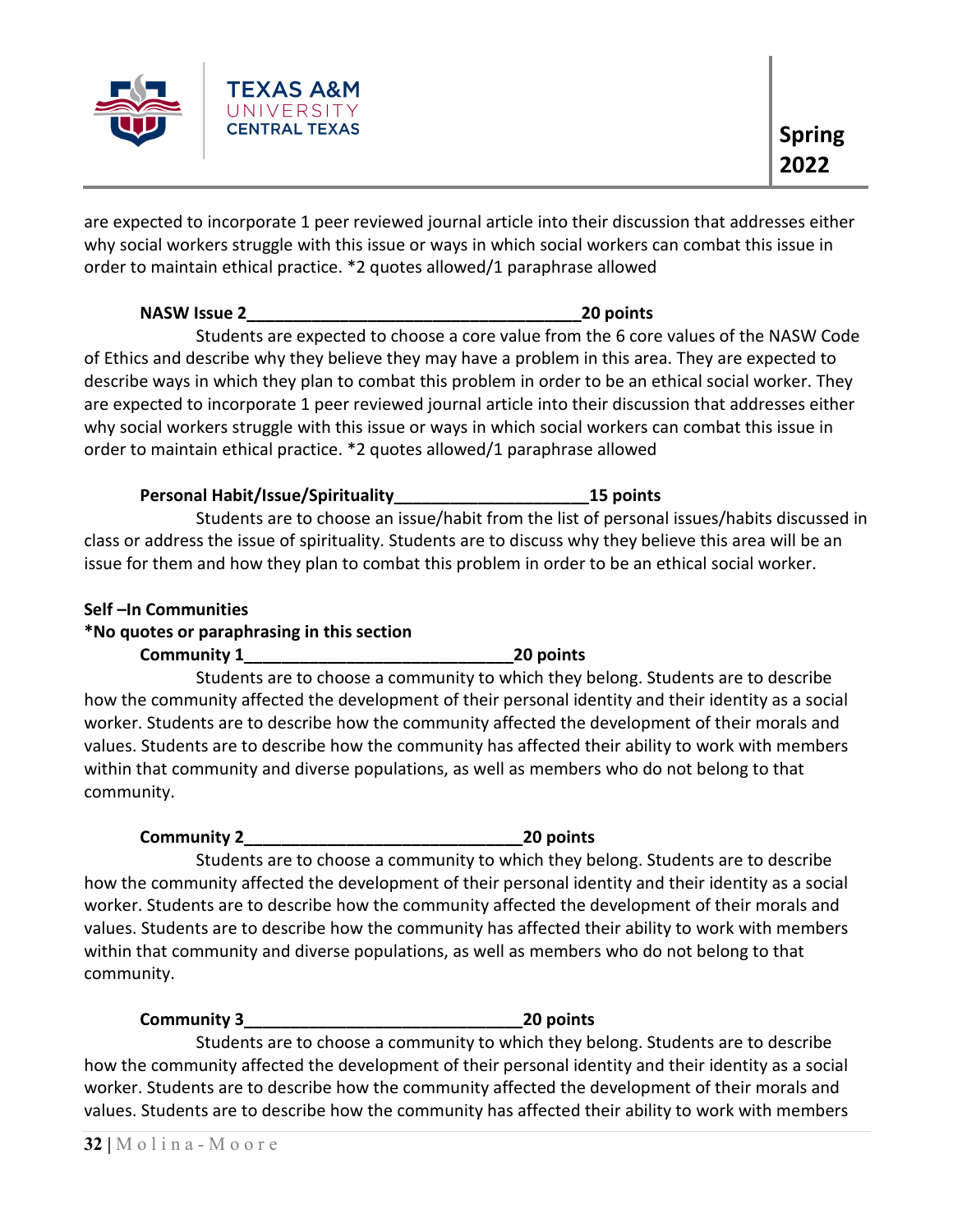

within that community and diverse populations, as well as members who do not belong to that community.

#### **APA Style\_\_\_\_\_\_\_\_\_\_\_\_\_\_\_\_\_\_\_\_\_\_\_\_\_\_\_\_\_\_\_\_15 points**

Students are expected to have an APA style title page, appropriate APA style citations within the text, and an APA style reference page. The paper is expected to have APA style subheadings.

# **Grammar & Organization\_\_\_\_\_\_\_\_\_\_\_\_\_\_\_\_\_\_\_\_\_20 points**

The paper is expected to be free of grammatical errors, well organized, flow well, and be easily understood.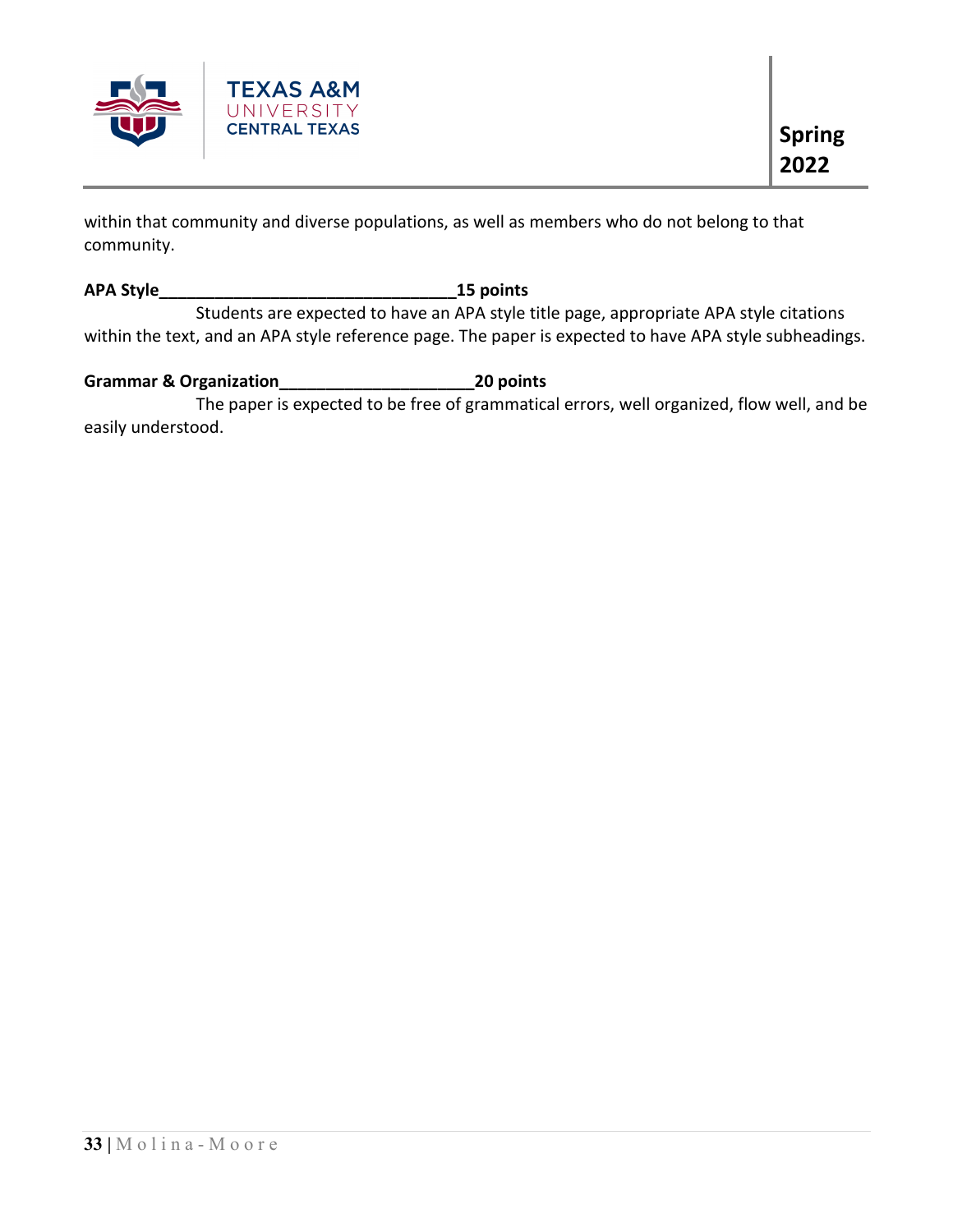

|                                           | <b>Macro Intervention Presentation</b>                                                                                                                                                                                                                                                                                                                                                                                                                                                                            |
|-------------------------------------------|-------------------------------------------------------------------------------------------------------------------------------------------------------------------------------------------------------------------------------------------------------------------------------------------------------------------------------------------------------------------------------------------------------------------------------------------------------------------------------------------------------------------|
|                                           |                                                                                                                                                                                                                                                                                                                                                                                                                                                                                                                   |
|                                           |                                                                                                                                                                                                                                                                                                                                                                                                                                                                                                                   |
| will receive 1-2 points.                  | Students are expected to speak clearly, succinctly, and at a normal rate of speed. Their volume<br>is expected to be loud enough to be heard at the back of the classroom. Students who speak at<br>good rate and volume will receive 5 points. Students who speak too quickly, too slowly, or too<br>quietly will receive 9 points. Students who will speak a combination of two of these will receive 3-<br>4points. Students who speak a combination of all three of these or are very difficult to understand |
| Creativity____                            |                                                                                                                                                                                                                                                                                                                                                                                                                                                                                                                   |
| expected to have some type of visual aid. | Students are expected to give a presentation that maintains the audience's attention. They are                                                                                                                                                                                                                                                                                                                                                                                                                    |
| Content                                   |                                                                                                                                                                                                                                                                                                                                                                                                                                                                                                                   |
|                                           | Students are expected to present information about the need for their intervention, what their<br>intervention is, how it will be funded, how it would be staffed, how it would be implemented, any<br>effects it would have on vulnerable populations, any ethical issues that may arise, and how it will<br>be evaluated for effectiveness. Students are expected to remain within the required time limit.                                                                                                     |
|                                           |                                                                                                                                                                                                                                                                                                                                                                                                                                                                                                                   |
|                                           | Students are expected to dress and speak in a professional manner. In order for a student to<br>receive full points in this category, they will need to speak confidently about their intervention<br>without the use of reading from a power point or note cards. They may have one cue card but the<br>student cannot read information directly from this card. They will limit slang and use of fillers.                                                                                                       |
| Questions 10 points                       |                                                                                                                                                                                                                                                                                                                                                                                                                                                                                                                   |
|                                           | Students are expected to accurately answer questions asked by the professor and their peers.                                                                                                                                                                                                                                                                                                                                                                                                                      |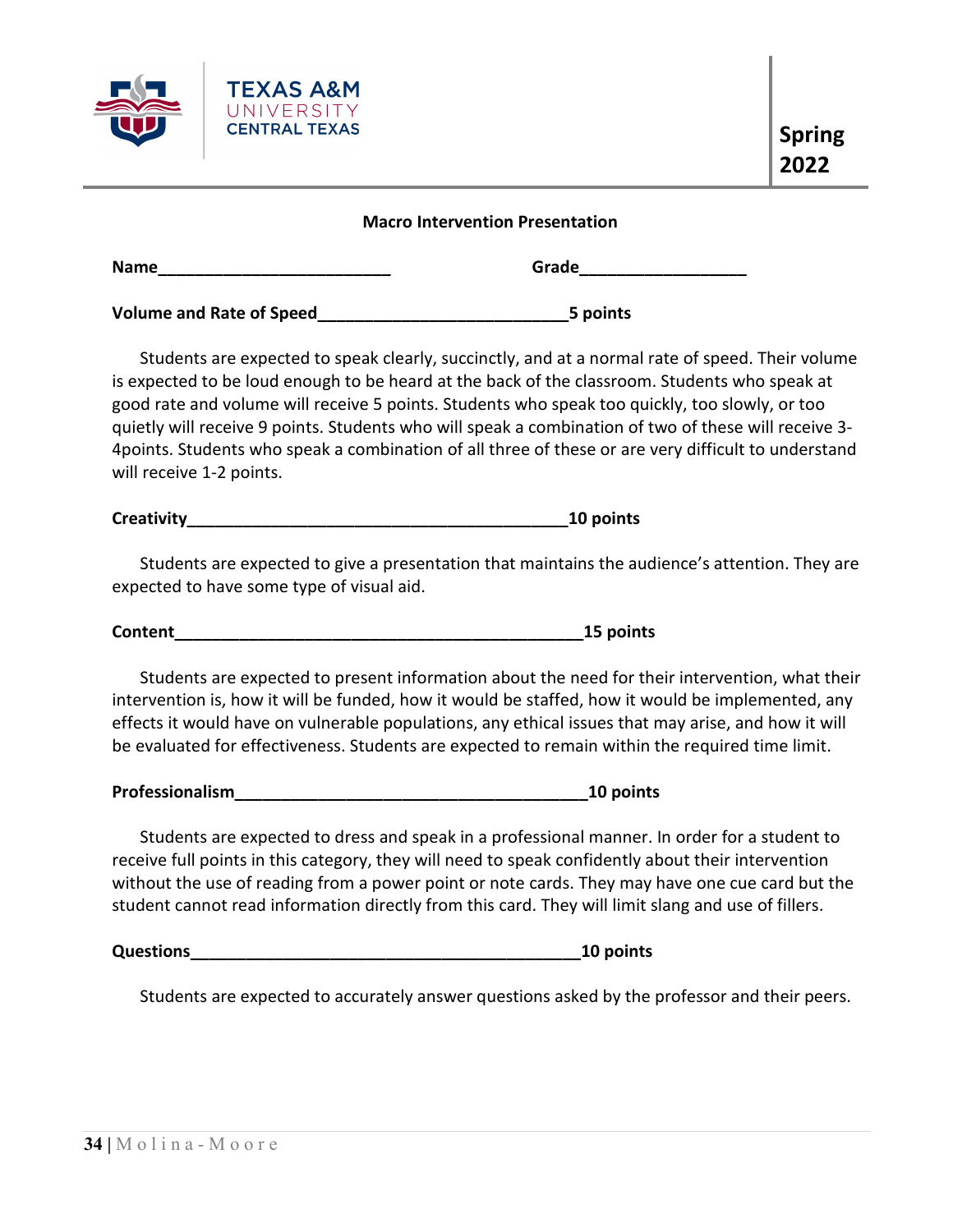

|                                                                                                               | <b>Macro Intervention &amp; Annotated Bibliography</b>                                                                                                                                                                                                                                                                                                                                                                                                                                                                                   |
|---------------------------------------------------------------------------------------------------------------|------------------------------------------------------------------------------------------------------------------------------------------------------------------------------------------------------------------------------------------------------------------------------------------------------------------------------------------------------------------------------------------------------------------------------------------------------------------------------------------------------------------------------------------|
| Name and the state of the state of the state of the state of the state of the state of the state of the state |                                                                                                                                                                                                                                                                                                                                                                                                                                                                                                                                          |
|                                                                                                               | /5points                                                                                                                                                                                                                                                                                                                                                                                                                                                                                                                                 |
| agency or community of their field placement.                                                                 | Students are to describe how they assessed a need for their intervention. They are to describe<br>precisely what the need is that led to the determination that an intervention is needed within the                                                                                                                                                                                                                                                                                                                                     |
|                                                                                                               |                                                                                                                                                                                                                                                                                                                                                                                                                                                                                                                                          |
| community that their agency serves.                                                                           | Students are to thoroughly describe their macro intervention plan. They are to describe a plan<br>that will affect either their entire staff or clients within their agency, change policy, or affection the                                                                                                                                                                                                                                                                                                                             |
|                                                                                                               |                                                                                                                                                                                                                                                                                                                                                                                                                                                                                                                                          |
| sentence quotes allowed in this section/1 paraphrase                                                          | Students are to describe how much it would cost to fund their intervention plan. This includes<br>staff, utilities, insurance etc. Students are also to describe a realistic way to fund the plan. A grant from<br>Oprah or the government is not a realistic option. Please be specific if you are obtaining funds from a<br>grant. Give details of the grant such as how much and who can qualify for the grant. An example of this<br>would be obtaining a grant for abused children under the VOCA (Victims of Crime Act). *Only two |
|                                                                                                               |                                                                                                                                                                                                                                                                                                                                                                                                                                                                                                                                          |
| level.                                                                                                        | Students are expected to describe the number of and qualifications of the staff needed to enact<br>the intervention. Qualifications are expected to include experience, licensure level,, and education                                                                                                                                                                                                                                                                                                                                  |
| <b>Ethical Issues</b>                                                                                         | /10 points                                                                                                                                                                                                                                                                                                                                                                                                                                                                                                                               |
|                                                                                                               | Students are expected to describe any ethical issues that are apparent in the enactment of the<br>macro intervention according to the NASW Code of Ethics and any ethical codes of conduct to which<br>their placement site prescribes. *Only two sentence quotes allowed/1 paraphrase                                                                                                                                                                                                                                                   |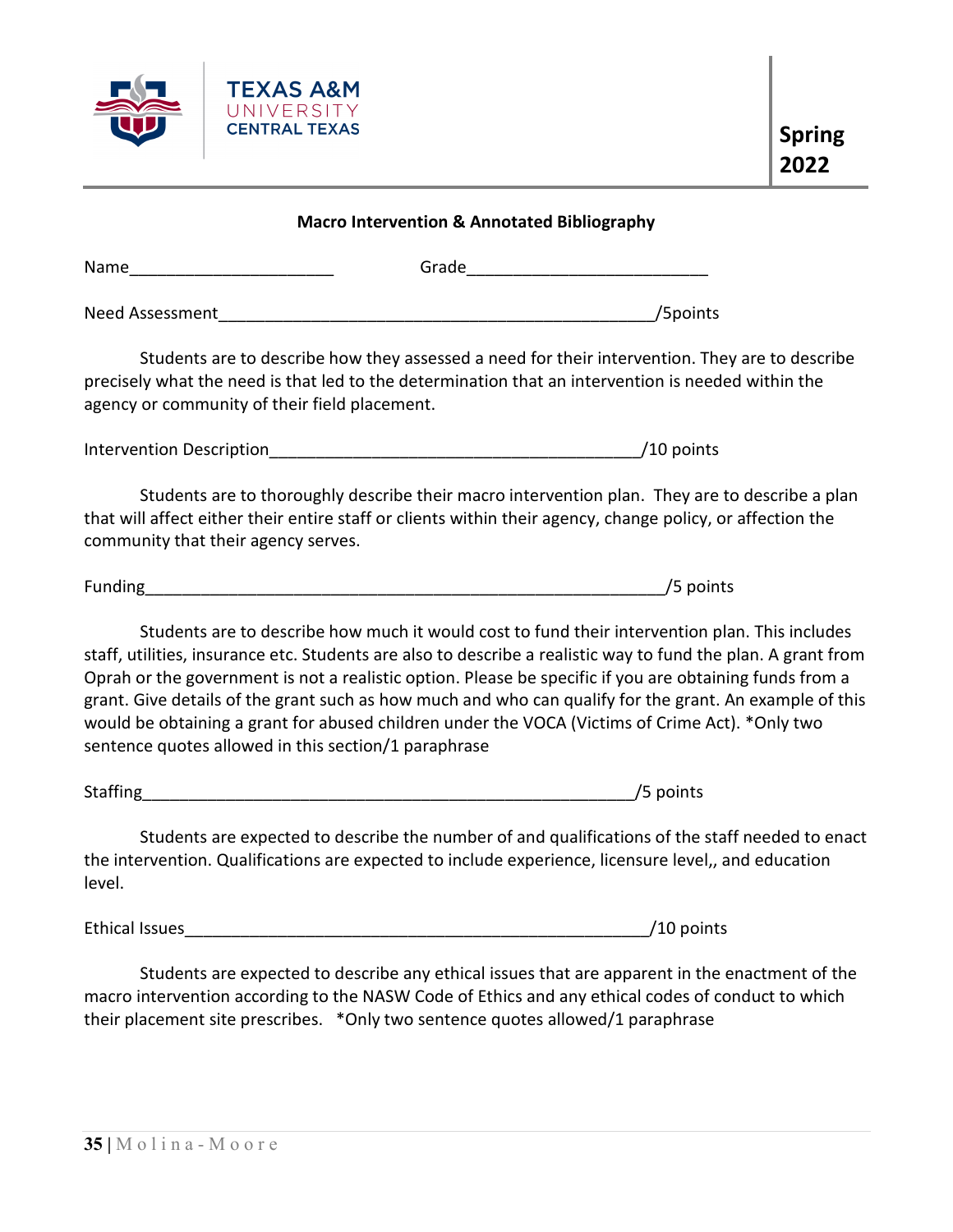

Vulnerable Populations \_\_\_\_\_\_\_\_\_\_\_\_\_\_\_\_\_\_\_\_\_\_\_\_\_\_\_\_\_\_\_\_\_\_\_\_\_\_\_\_\_/5 points

Students are expected to describe how their intervention affects vulnerable populations. They are expected to identify how it assists vulnerable populations and what vulnerable populations may be left out either inadvertently or accidently by the intervention.

Evaluation Figure 2012 12:00 12:00 12:00 12:00 12:00 12:00 12:00 12:00 12:00 12:00 12:00 12:00 12:00 12:00 12:0

Students are expected to describe how the intervention will be evaluated to determine if it was effective. They are expected to describe who will complete the evaluation and when it will be completed.

Grammar\_\_\_\_\_\_\_\_\_\_\_\_\_\_\_\_\_\_\_\_\_\_\_\_\_\_\_\_\_\_\_\_\_\_\_\_\_\_\_\_\_\_\_\_\_/5 points

The macro intervention is expected to be free of grammar errors and completed according the 7<sup>th</sup> Edition of APA.

Annotated Bibliography \*No quotes allowed/No paraphrasing allowed

Reference 1\_\_\_\_\_\_\_\_\_\_\_\_\_\_\_\_\_\_\_\_\_\_\_\_\_\_\_\_\_\_\_\_\_\_\_\_\_\_\_\_\_\_\_\_\_\_\_\_\_/10 points

The student is expected to present an APA style peer-reviewed journal reference. The student is then expected to present a paragraph describing the content of the journal article with enough detail and information that the professor would understand the article without having read the article. The student is then expected to present a second paragraph that clearly describes how the journal article is related to their intervention. Both of these should be free of plagiarism and free of grammatical errors.

Reference 2 and  $/10$  points

The student is expected to present an APA style peer-reviewed journal reference. The student is then expected to present a paragraph describing the content of the journal article with enough detail and information that the professor would understand the article without having read the article. The student is then expected to present a second paragraph that clearly describes how the journal article is related to their intervention. Both of these should be free of plagiarism and free of grammatical errors.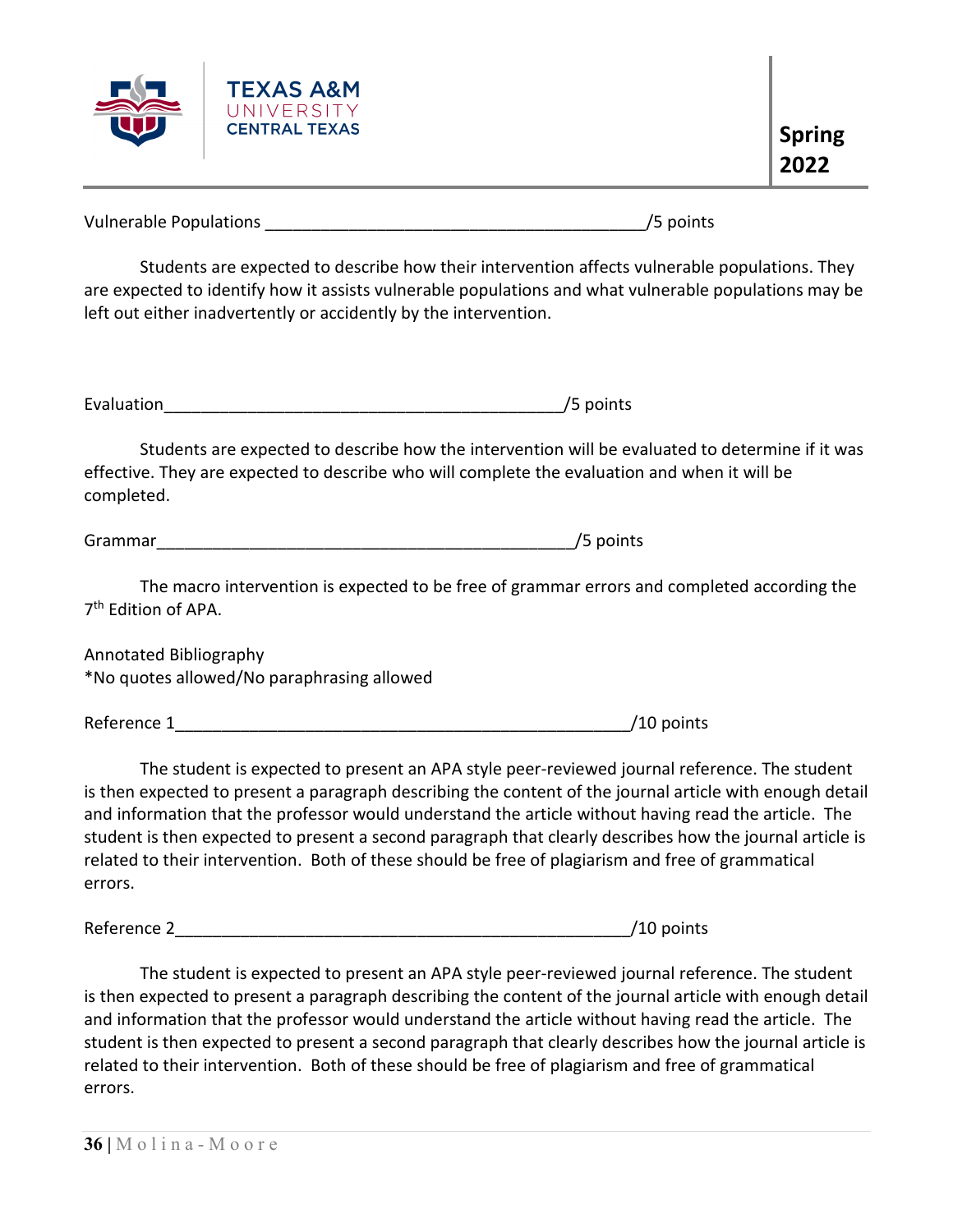

Reference 3 and the set of the set of the set of the set of the set of the set of the set of the set of the set of the set of the set of the set of the set of the set of the set of the set of the set of the set of the set

The student is expected to present an APA style peer-reviewed journal reference. The student is then expected to present a paragraph describing the content of the journal article with enough detail and information that the professor would understand the article without having read the article. The student is then expected to present a second paragraph that clearly describes how the journal article is related to their intervention. Both of these should be free of plagiarism and free of grammatical errors.

Reference 4 and a set of the set of the set of the set of the set of the set of the set of the set of the set of the set of the set of the set of the set of the set of the set of the set of the set of the set of the set of

The student is expected to present an APA style peer-reviewed journal reference. The student is then expected to present a paragraph describing the content of the journal article with enough detail and information that the professor would understand the article without having read the article. The student is then expected to present a second paragraph that clearly describes how the journal article is related to their intervention. Both of these should be free of plagiarism and free of grammatical errors.

Reference 5\_\_\_\_\_\_\_\_\_\_\_\_\_\_\_\_\_\_\_\_\_\_\_\_\_\_\_\_\_\_\_\_\_\_\_\_\_\_\_\_\_\_\_\_\_\_\_\_\_/10 points

The student is expected to present an APA style peer-reviewed journal reference. The student is then expected to present a paragraph describing the content of the journal article with enough detail and information that the professor would understand the article without having read the article. The student is then expected to present a second paragraph that clearly describes how the journal article is related to their intervention. Both of these should be free of plagiarism and free of grammatical errors.